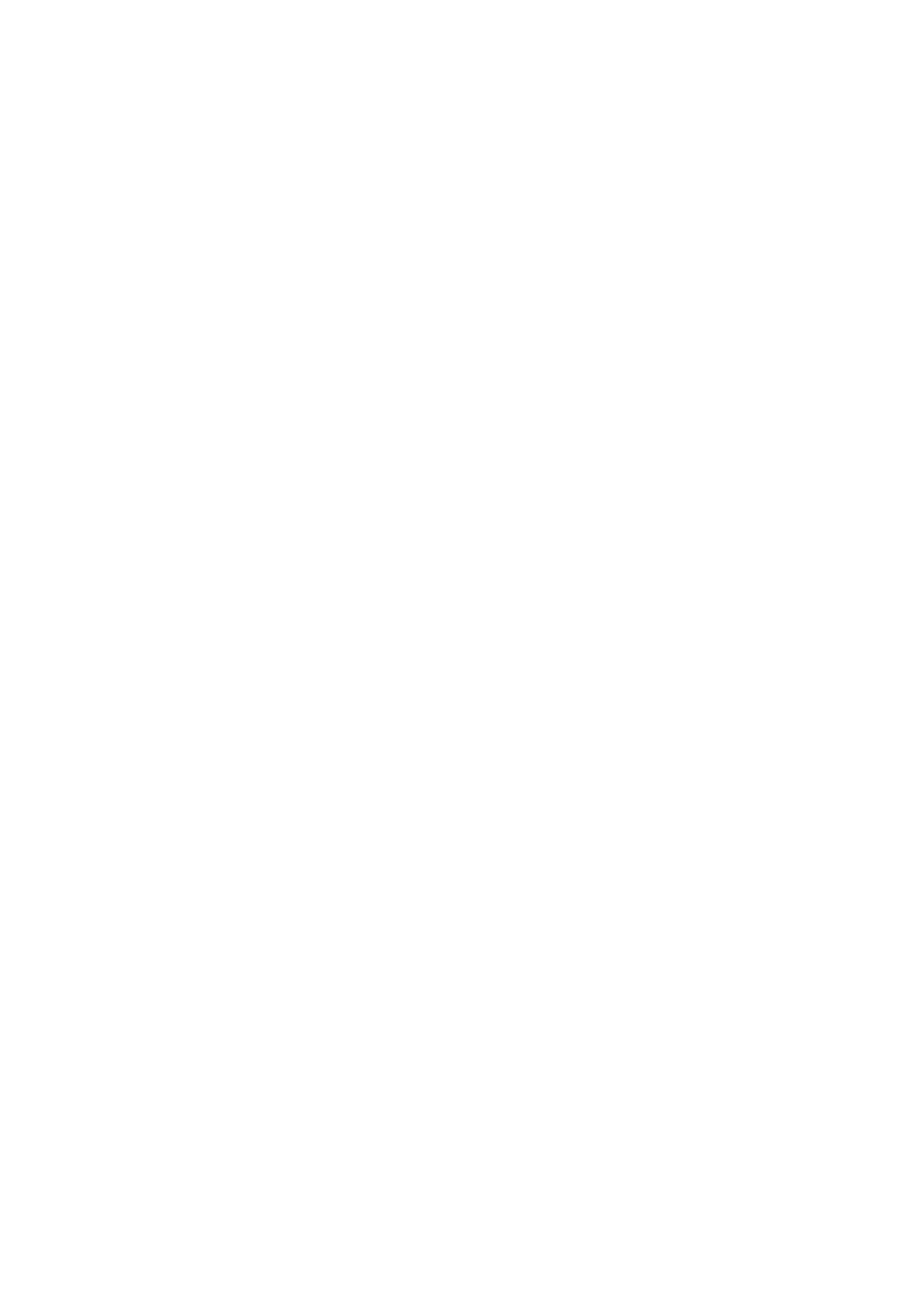# Epistemology of Ordinary Knowledge

Edited by

Mariano L. Bianca and Paolo Piccari

Cambridge **Scholars** Publishing

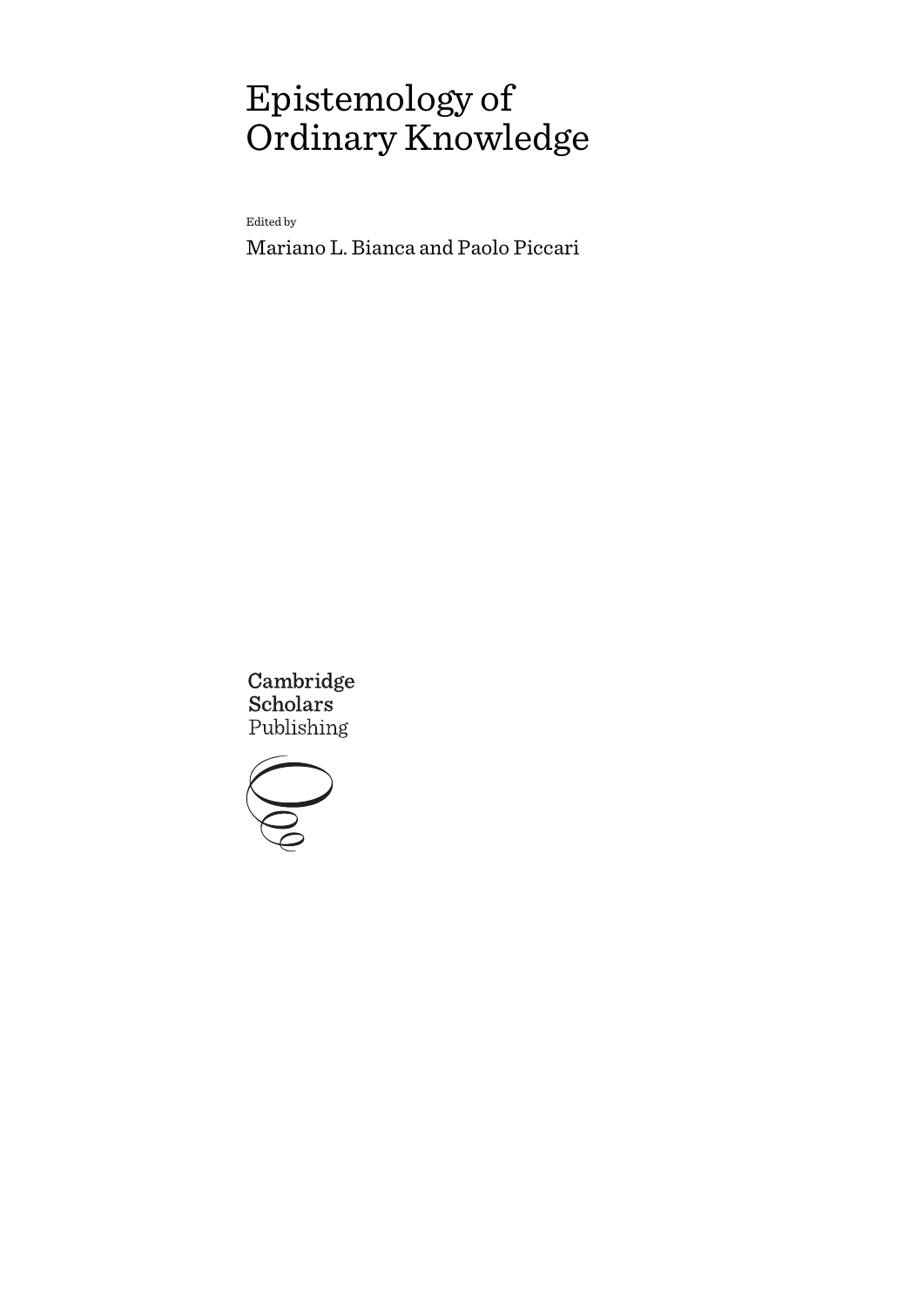Epistemology of Ordinary Knowledge

Edited by Mariano L. Bianca and Paolo Piccari

This book first published 2015

Cambridge Scholars Publishing

Lady Stephenson Library, Newcastle upon Tyne, NE6 2PA, UK

British Library Cataloguing in Publication Data A catalogue record for this book is available from the British Library

Copyright © 2015 by Mariano L. Bianca, Paolo Piccari and contributors

All rights for this book reserved. No part of this book may be reproduced, stored in a retrieval system, or transmitted, in any form or by any means, electronic, mechanical, photocopying, recording or otherwise, without the prior permission of the copyright owner.

ISBN (10): 1-4438-8052-3 ISBN (13): 978-1-4438-8052-7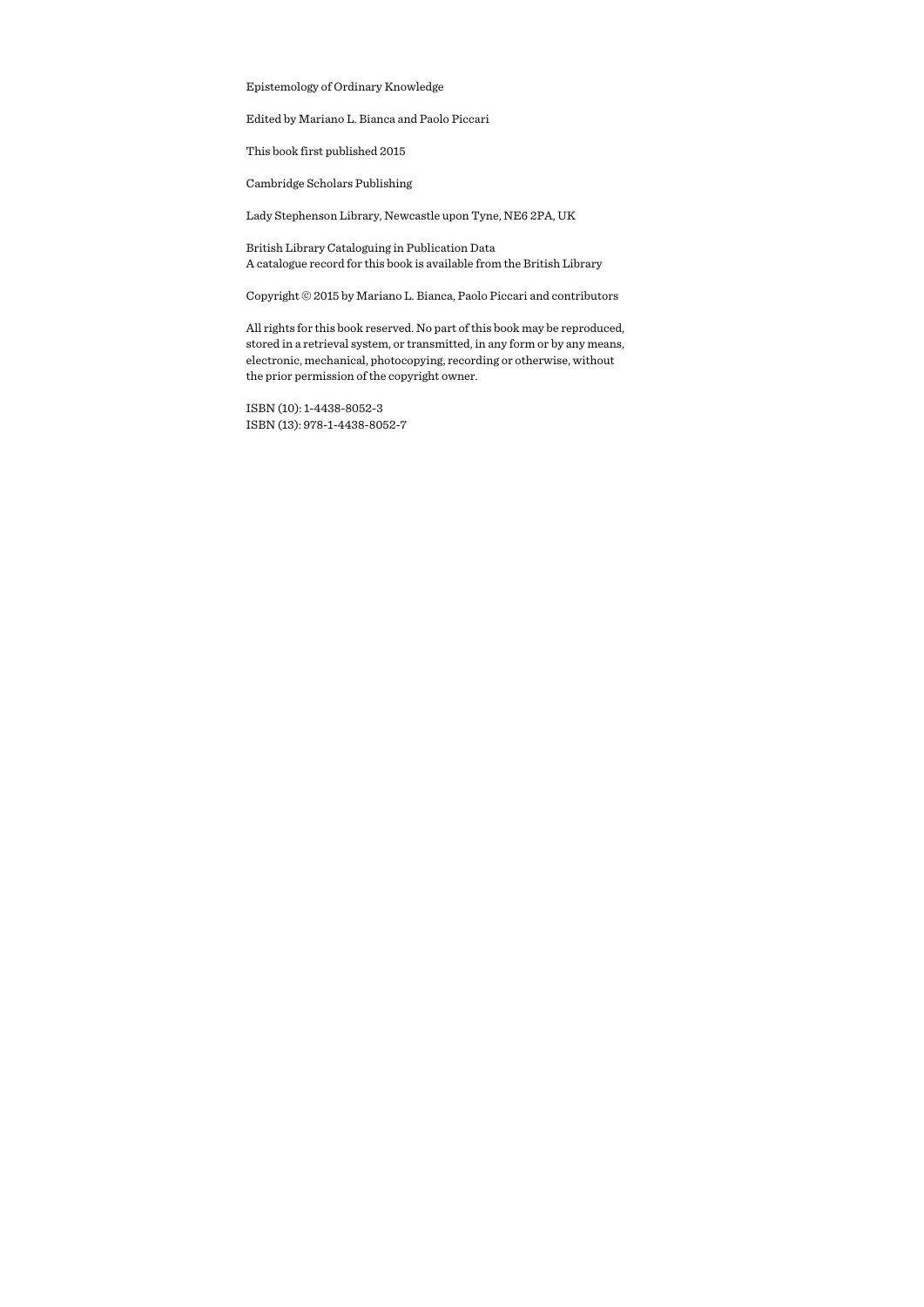## TABLE OF CONTENTS

| <b>Part I: Ordinary Knowledge</b>                                                                                          |
|----------------------------------------------------------------------------------------------------------------------------|
| The Epistemological Structure of Ordinary Knowledge<br>Mariano L. Bianca                                                   |
| Knowing (Existing) Ordinary Objects<br>Massimo Dell'Utri                                                                   |
| Neoidealism and Neorealism<br>Maurizio Ferraris                                                                            |
| Lebenswelt, The World of Objective Knowledge and Practice:<br>Towards a Phenomenological-Einsteinian Gaze<br>Fabio Minazzi |
| <b>Part II: Common Sense</b>                                                                                               |
| From Common Sense Knowledge to Scientific Knowledge<br>(and vice versa)<br>Evandro Agazzi                                  |
| On the Differences and Relations between Ordinary Knowledge<br>and Common Sense<br>Paolo Piccari                           |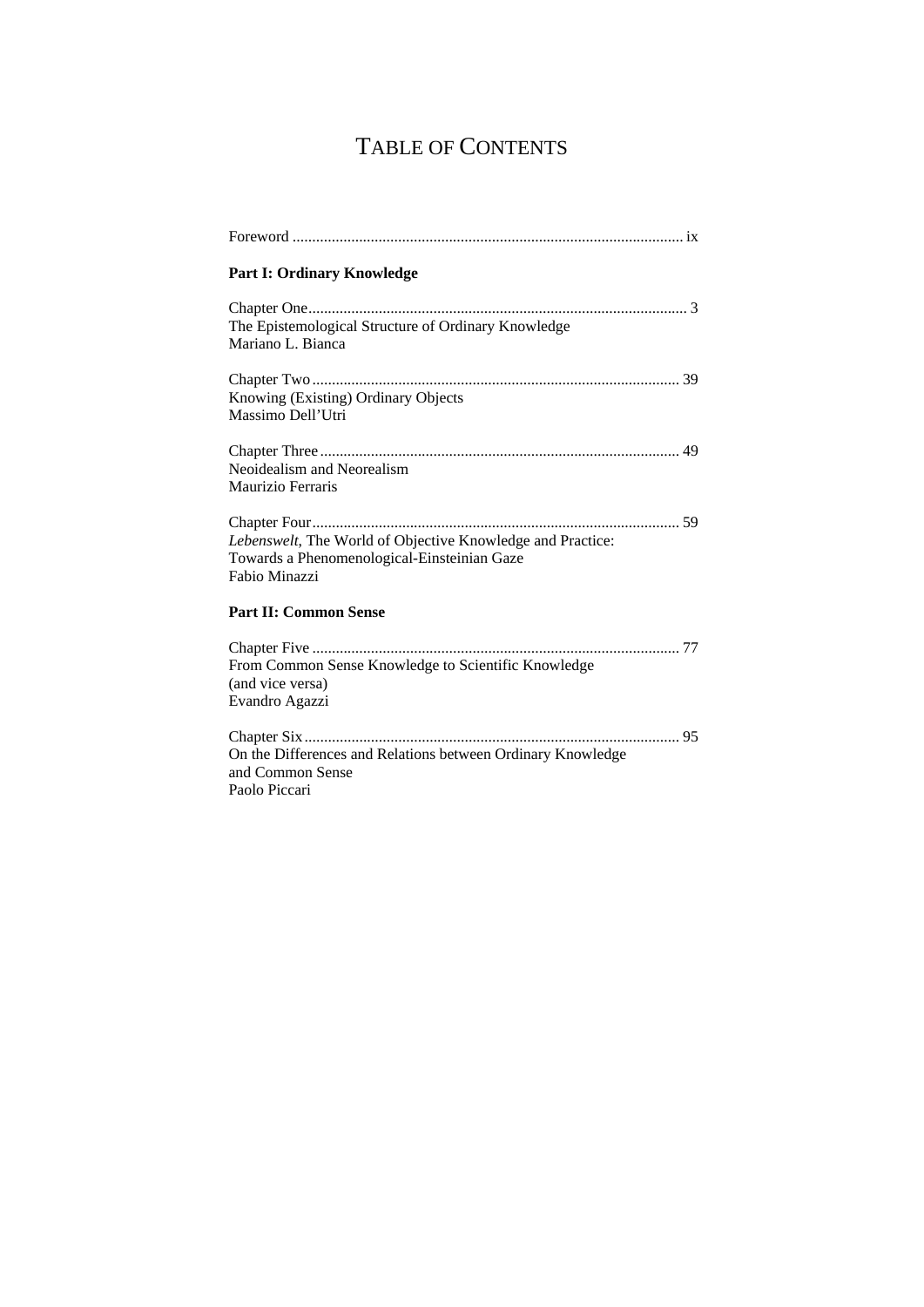| The Holistic Theory of Truth and the Epistemic Primacy of Common<br>Sense among All Kinds of Ordinary Knowledge<br>Antonio Livi                 |
|-------------------------------------------------------------------------------------------------------------------------------------------------|
| <b>Common Sense and Truth Conditions</b><br>Gaetano Piccolo                                                                                     |
| A Non-Superficial Conception of Common Sense<br>Lourdes Velázquez                                                                               |
| <b>Part III: Empirical and Perceptual Concept Formation</b>                                                                                     |
| Perceptual Concepts in Ordinary Knowledge<br>Mariano L. Bianca and Paolo Piccari                                                                |
| Common Sense Concepts between Compositionality and Typicality<br><b>Effects: A Dual Process Approach</b><br>Marcello Frixione and Antonio Lieto |
| An Embodied and Grounded Perspective on Concepts<br>Anna M. Borghi                                                                              |
| On the Social Dimension of Beliefs and Concepts<br>Maria Cristina Amoretti                                                                      |
| Part IV: Ordinary Reasoning and Historical Knowledge                                                                                            |
| Subtleties of Naïve Reasoning: Probability, Confirmation,<br>and Verisimilitude in the Linda Paradox<br>Gustavo Cevolani and Vincenzo Crupi     |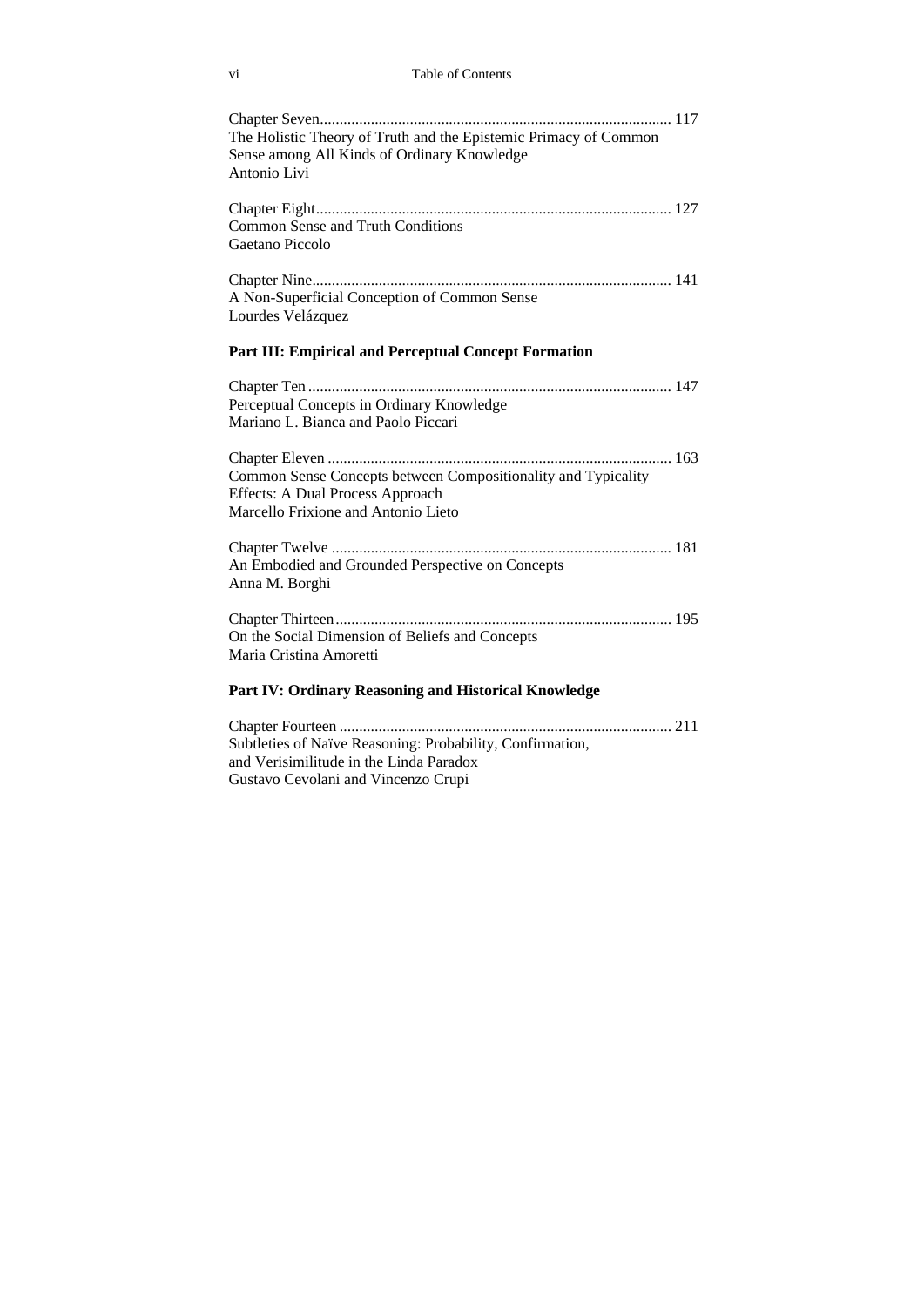| Epistemology of Ordinary Knowledge                                                              | vii |
|-------------------------------------------------------------------------------------------------|-----|
| The Ordinariness of Reasoning in Arguing<br>Paolo Labinaz                                       |     |
| Regimenting the Ordinary Notions of Knowledge and Justification<br>after Gettier<br>Mario Alai  |     |
| Memory, History and Ordinary Knowledge<br>Pier Luigi Lecis                                      |     |
| Grasp of Concepts: Common Sense and Expertise in an Inferentialist<br>Framework<br>Pietro Salis |     |
| The Epistemology of Testimony: A Hermeneutical Key<br>Vinicio Busacchi                          |     |
|                                                                                                 |     |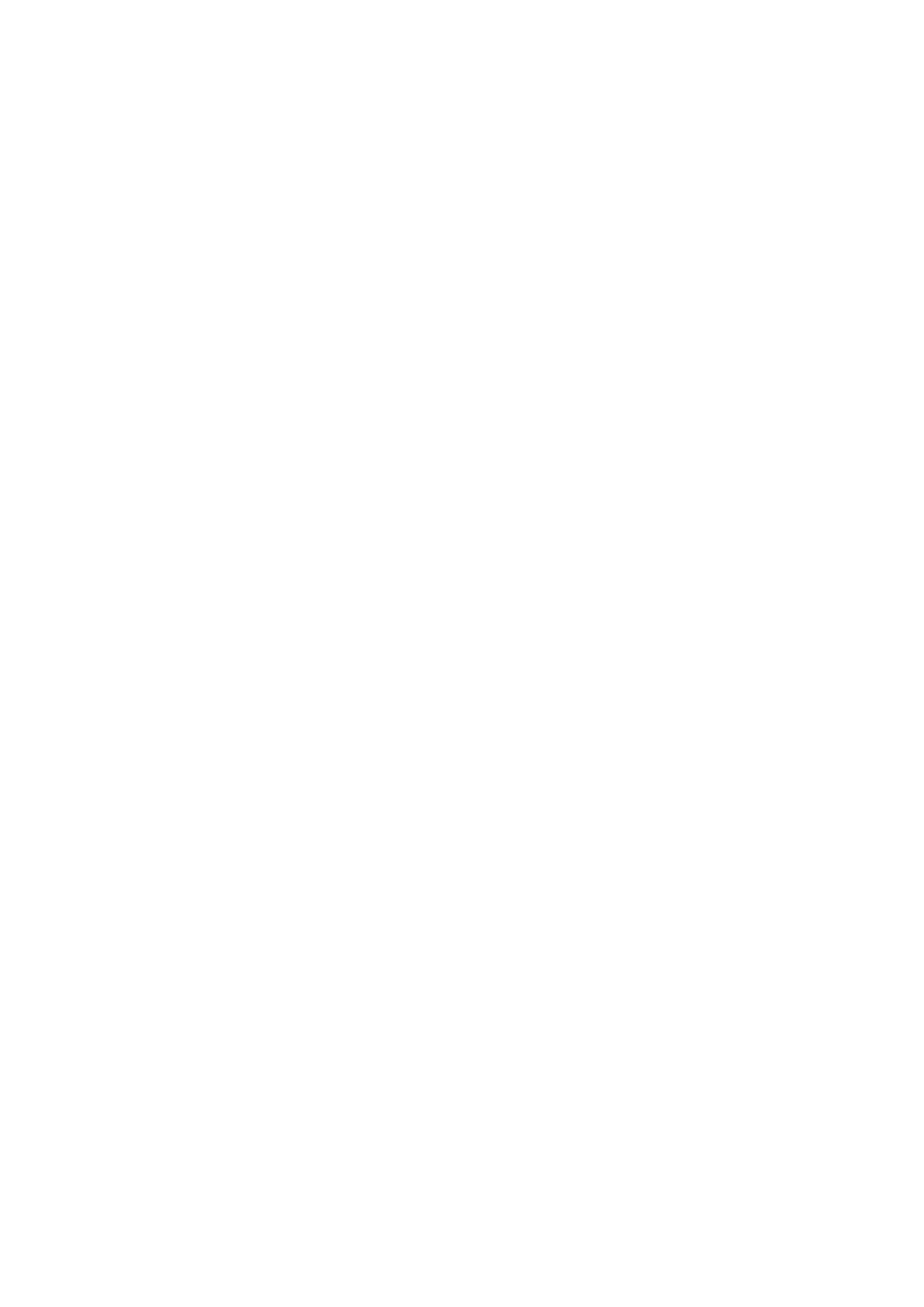### FOREWORD

Ordinary knowledge has not been a relevant topic of epistemology and only a few essays underline the complexity of such knowledge. The fundamental sensory aspect of ordinary knowledge has led many philosophers to reduce this knowledge to the sensory or, more generally, to perceptual knowledge which refers to entities of the phenomenic world. In fact, ordinary knowledge is not only the result of sensory-perceptual processes, but also of non-perceptual (noetic) contents that are present in any mind. From the epistemological point of view, ordinary knowledge is a form of knowledge that not only allows one to epistemically access the world, but also enables the formulation of models of it, with different degrees of reliability. Usually epistemologists focus their attention on scientific knowledge, believing that ordinary knowledge does not or cannot have an epistemology for it is not in any way rigorous. They claim that ordinary knowledge is biased by subjective perceptions and beliefs, so, it cannot provide a reliable and verifiable account of the phenomenic world. Indeed, human ordinary knowledge, as well as the biological knowledge of other living species, is formulated with specific processes and it is reliable, at least to a certain degree, because life is based on it: each living being needs reliable knowledge of the world in order to survive in its habitat. In humans, ordinary knowledge is far more complex than the biological knowledge of other living beings, because it is not only useful to survive, but also necessary to fulfill the many other needs and desires of any human being; so, ordinary knowledge in humans involves many mental, psychological and social factors and is reliable with reference to the status of the world.

 The papers collected in this volume analyse different aspects of ordinary knowledge and of its epistemology. Each chapter focuses on a certain significant issue concerning this kind of knowledge.

The first chapter focuses on ordinary knowledge from an epistemological point of view, particularly with regard to perceptual/ phenomenic knowledge and self-knowledge, analysing the different mental processes involved and their degrees of epistemological reliability and adequacy. In particular, Bianca examines the complex structure of ordinary knowledge, which he calls the "polignosic structure of ordinary knowledge", subdivided into different types of knowledge: a) perceptual/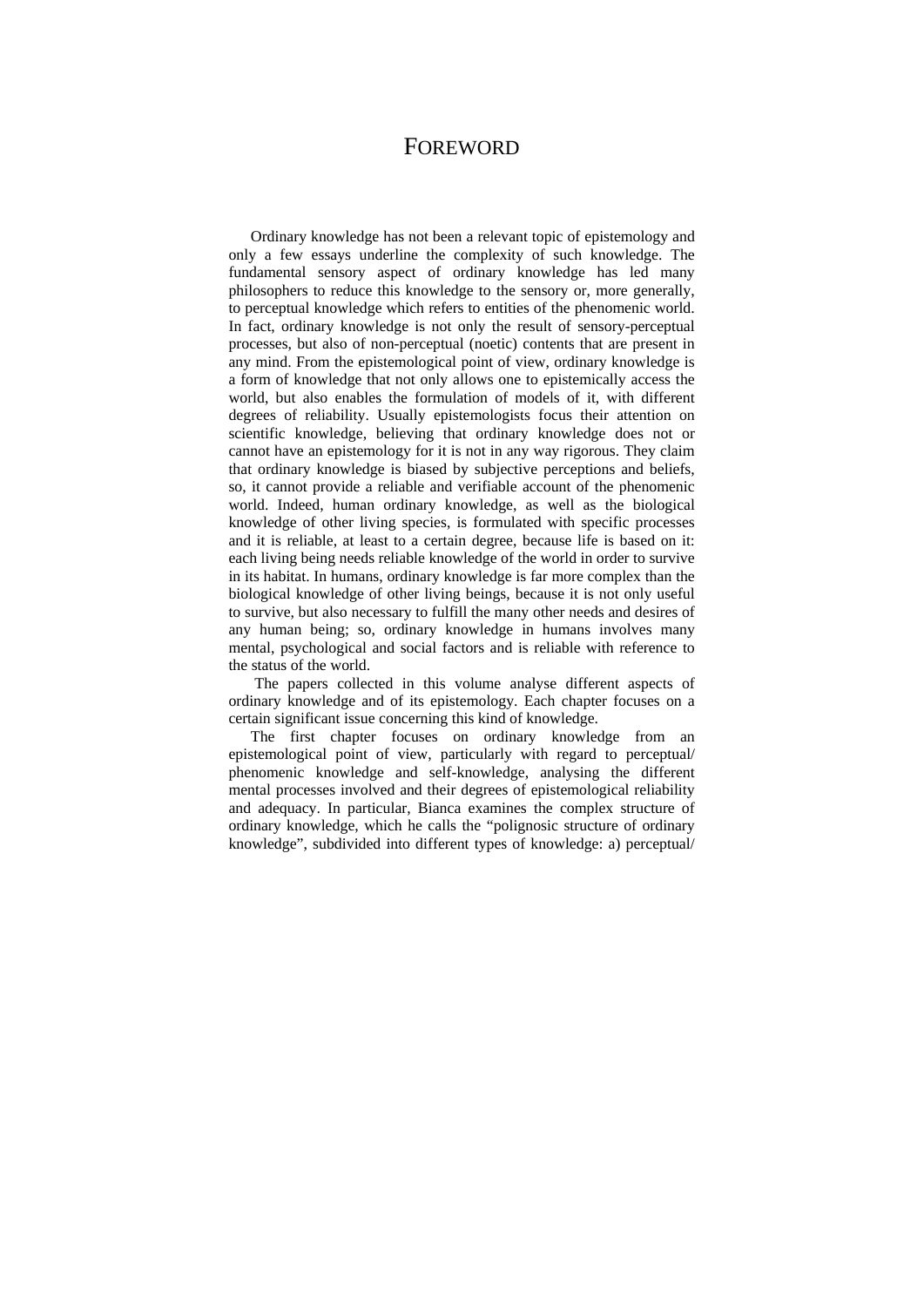phenomenic knowledge, b) self-knowledge of our own mental states, contents and processes, c) knowledge of our own selves and the formation of the self-concept, d) knowledge of other minds and other selves, and e) indirect and non-perceptual knowledge of the world. For each kind of ordinary knowledge, Bianca points out how it is formed, its relevancy and its degree of reliability.

Another topic in this section is considered by Dell'Utri, who states that acquaintance with ordinary objects is a genuine case of knowledge: being legitimate members of our ontology, ordinary objects can be involved in our practices of knowledge acquisition. If a minimal ontological criterion is adopted – roughly, 'To be is to be in a causal relation with humans', provided that the causal relation is not interpreted as a non-Humean relation somehow embedded in the physical structure of reality – then ordinary objects acquire the full right to be part of our ontology. Therefore, according to Dell'Utri, contrary to what some philosophers think, the 'scientific image' has no epistemological pre-eminence over the 'manifest image': the two images are to be taken on par, adopting a nonreductionist point of view. Dell'Utri also argues in favour of the related thesis according to which knowing ordinary objects can be accounted for on the basis of the classical paradigm for direct and propositional knowledge. Insofar as the latter is concerned, a subject S can be said to know that the table in front of her is yellow if she has a justification for the truth of the belief that the table is yellow. Since in cases like this justification is mainly perceptual, it can be argued that perception is mostly veridical – and sceptical doubts pointless.

In his contribution, Ferraris defines *Idealism,* the philosophical thesis that the external world exists depending on some representation, stating that this argument can be articulated in many ways, which he examines in detail. In fact, these are all variations of transcendentalism and its constitutive misunderstanding, i.e. the so-called 'transcendental fallacy': the confusion between ontology (what there is) and epistemology (what we know, or think we know). Ferraris counters *Idealism* with *New Realism,* which simply assumes that the subject observes in reality something that is different and independent from him, otherwise what she is doing is not observation, but introspection. According to him, it is banal to observe that knowledge of reality is the result of a constructive process. Instead, it is trivially false to say that reality is the result of a constructive process. Therefore, the new realist thesis sounds like this: 'knowledge is knowledge of something different and independent of knowledge, otherwise it is not knowledge.'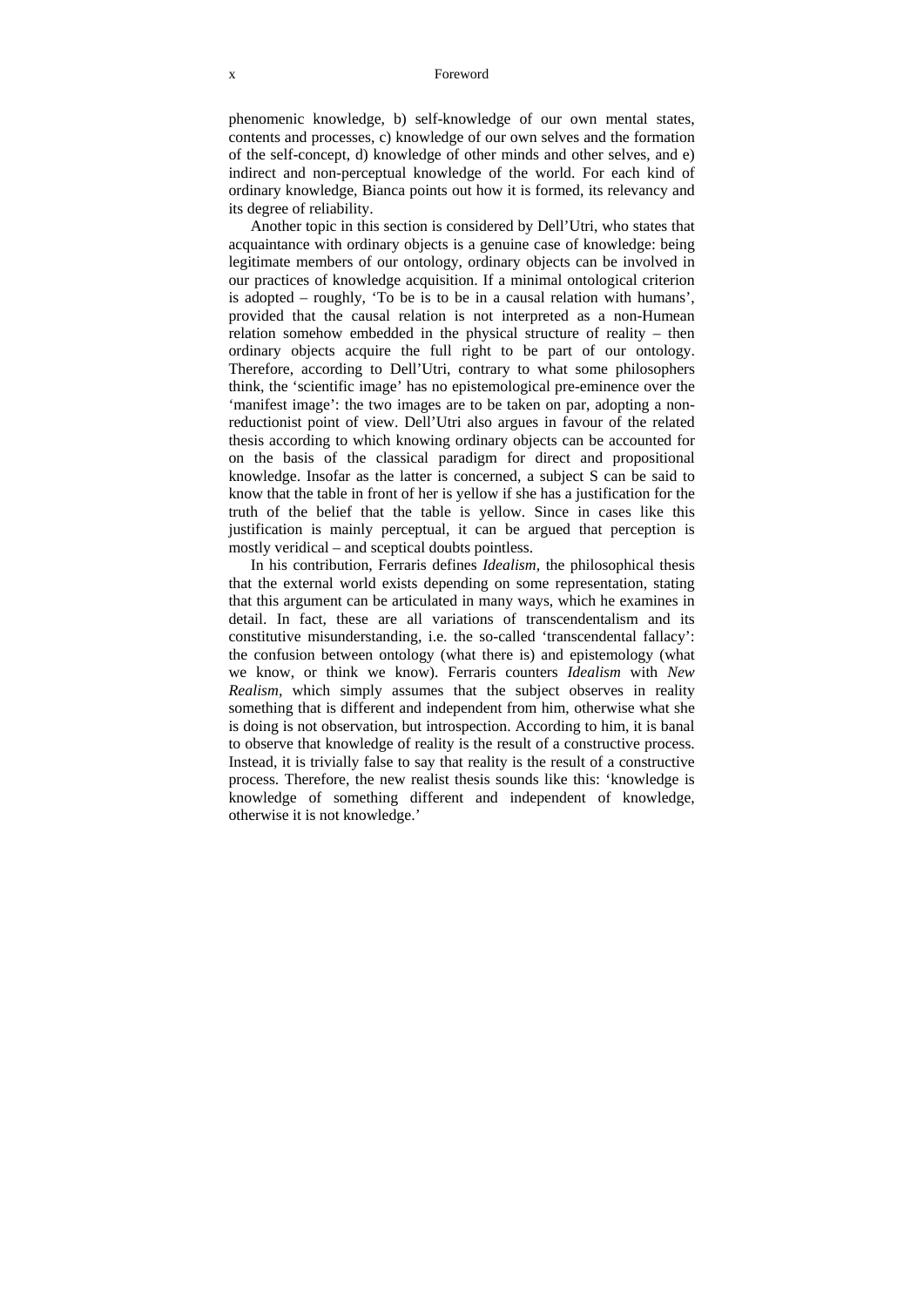Finally, Minazzi starts his paper with Einstein's image of scientific knowledge to point out how it can be built by relating two different and antithetical dimensions: that of the world of praxis and that of mathematical abstraction or, in the words of Galileo, the plan of the *sensible experiences* and that of *certain demonstrations*. However, Minazzi shows how the plan of sensible experiences constitutes, in turn, a reality that is separated from the plane of the experience of common sense. Using analysis conducted by authors such as Edmund Husserl, Antonio Gramsci, John Dewey and Remo Cantoni, Minazzi shows well how the plan of common sense appears to be a complex plane. In particular, Minazzi argues that this plan of common sense is born and structured in a dynamic relationship with the history of human knowledge and also with the history of criticism of common sense. The phenomenological approach to studying common sense allows Minazzi to show how it is possible to reformulate the notion of objective knowledge - as their common sense as well as the most sophisticated science, resorting to Husserl's *regional ontologies* and bearing in mind the role of heuristic Kantian transcendentalism.

The second part is devoted to common sense and its relations with ordinary knowledge and scientific knowledge.

Agazzi underlines that it is common today to maintain that scientific knowledge and ordinary knowledge are essentially in contrast, though a certain harmony between them was possible in pre-modern times. A historical reconstruction of the growth of modern natural science seems to support this view but, at the same time, cannot adequately explain why such a deep change occurred with contemporary science. According to Agazzi, the reasons can be uncovered by considering the epistemological choices that promoted the birth of modern natural science as early as Galileo's time, and which consisted of a restriction of investigation to a very limited set of attributes of reality. This determined the specialisation of the general metaphysical principles that were and are included in common sense, from which natural science had to take its start. For a couple of centuries, this contact with common sense was helped by the fact that scientific concepts and models were 'idealisations' of ordinary knowledge, but this easy situation could no longer last when contemporary science clearly became a science of the unobservable. In the present situation, common sense necessarily remains the framework in which all sciences find their start. Then they elaborate complex systems of concepts and statements that are very far from the grasp of common sense. Yet all empirical sciences retain the obligation of explicitly linking their theoretical constructions with empirically ascertainable experimental results that must be understandable within the conceptual framework of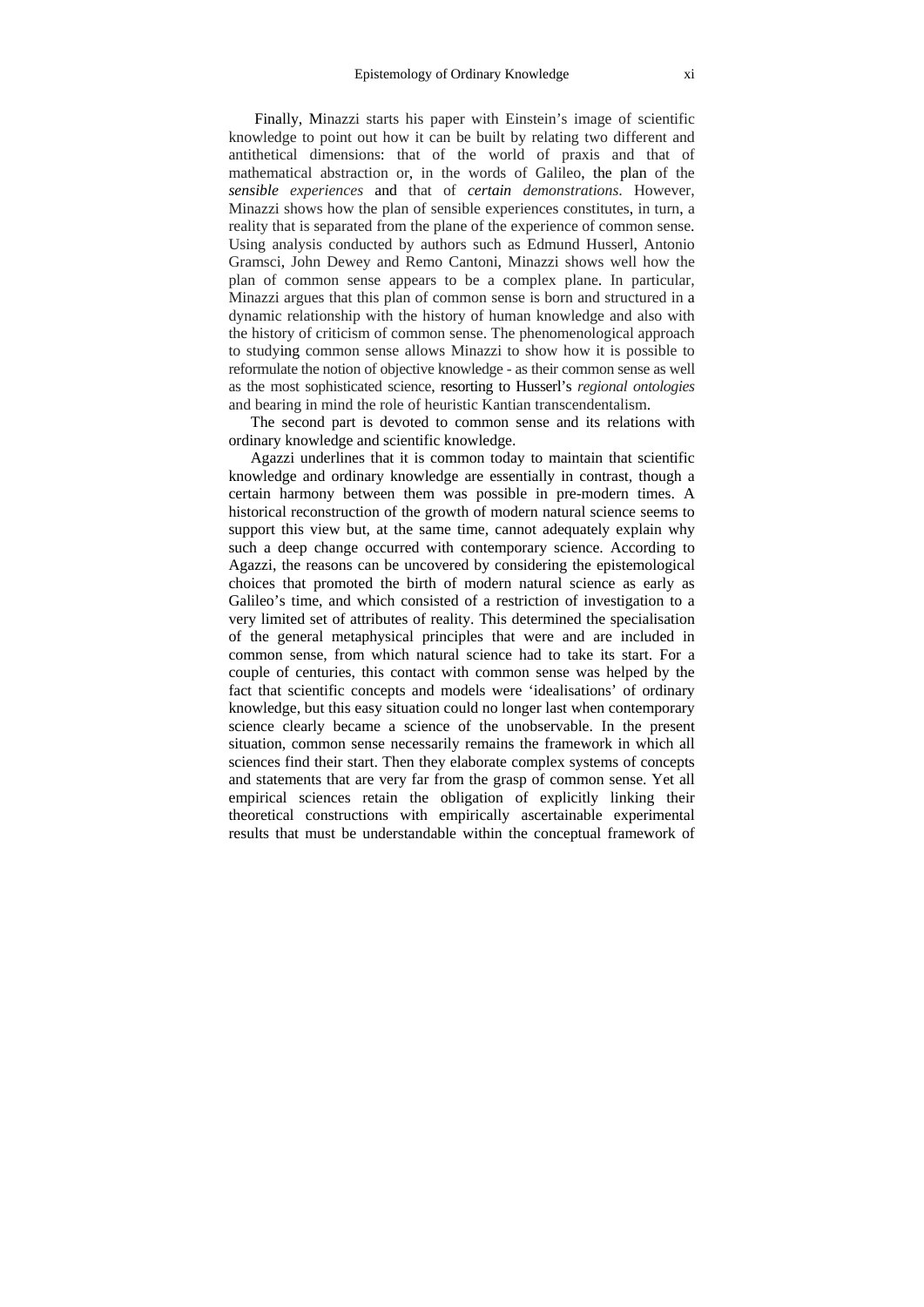common sense, which in such a way remains the final appeal even for scientific knowledge.

The relationship between ordinary and scientific knowledge is also taken into consideration by Livi, from the point of view of alethic logic. He states that, as the result of a rigorous phenomenology of consciousness, it could be shown that in every thinking subject there are existential certainties whose epistemic justification is founded on the perception of that which necessarily and always presents itself in everyone's experience as something evident. Such certainties constitute the very first link in the chain of presuppositions; for this reason, they can in no way be subject to doubt. On the contrary, their non-truth is absolutely unthinkable: no one can ever really doubt them, and one must understand that any affirmations to the contrary are merely verbal posturing. Actually, they respond to pragmatic logic, and not expressions of a real certainty, endowed with their own adequate epistemic justification. According to Livi, given that they constitute the nucleus of experience, understood as a body of unmediated knowledge, such certainties are present to consciousness in every moment of the search for truth as the logical presupposition of all knowledge deriving from reflection and inference, both inductive and deductive. For this same reason, such certainties function as an ultimate criterion of truth in verifying any hypothesis successively formulated. They therefore constitute the main alethic presupposition, that is, the presupposition necessary for any ulterior knowledge to be thought of as true. In fact, on the basis of these original truths, every thinking subject verifies, time after time, the admissibility of any hypothesis that presents itself in the search for other truths over the course of his lifetime. As a result, all scientific knowledge should be structured as a system logically compatible with the primary truth of common sense, so as to place the instruments of dialectics (reflection, interpretation, inference) effectively at the service of the search for further truths.

The differences and the relationships between common sense and ordinary knowledge are focused on by Piccari. According to him, all organisms are cognitive systems, and life itself owes its preservation to a cognitive process. This process generates biological knowledge, which is formed through the processing of information relating to the external world or our own bodies. In humans, biological knowledge is much more complex than that of other living species due to the presence of the neocortex and the influence of social and cultural life; for him, this kind of knowledge is the ordinary knowledge. From this perspective, common sense as a complex set of beliefs, mental attitudes, views and values not only has an influence on ordinary knowledge, but is also key parts of it.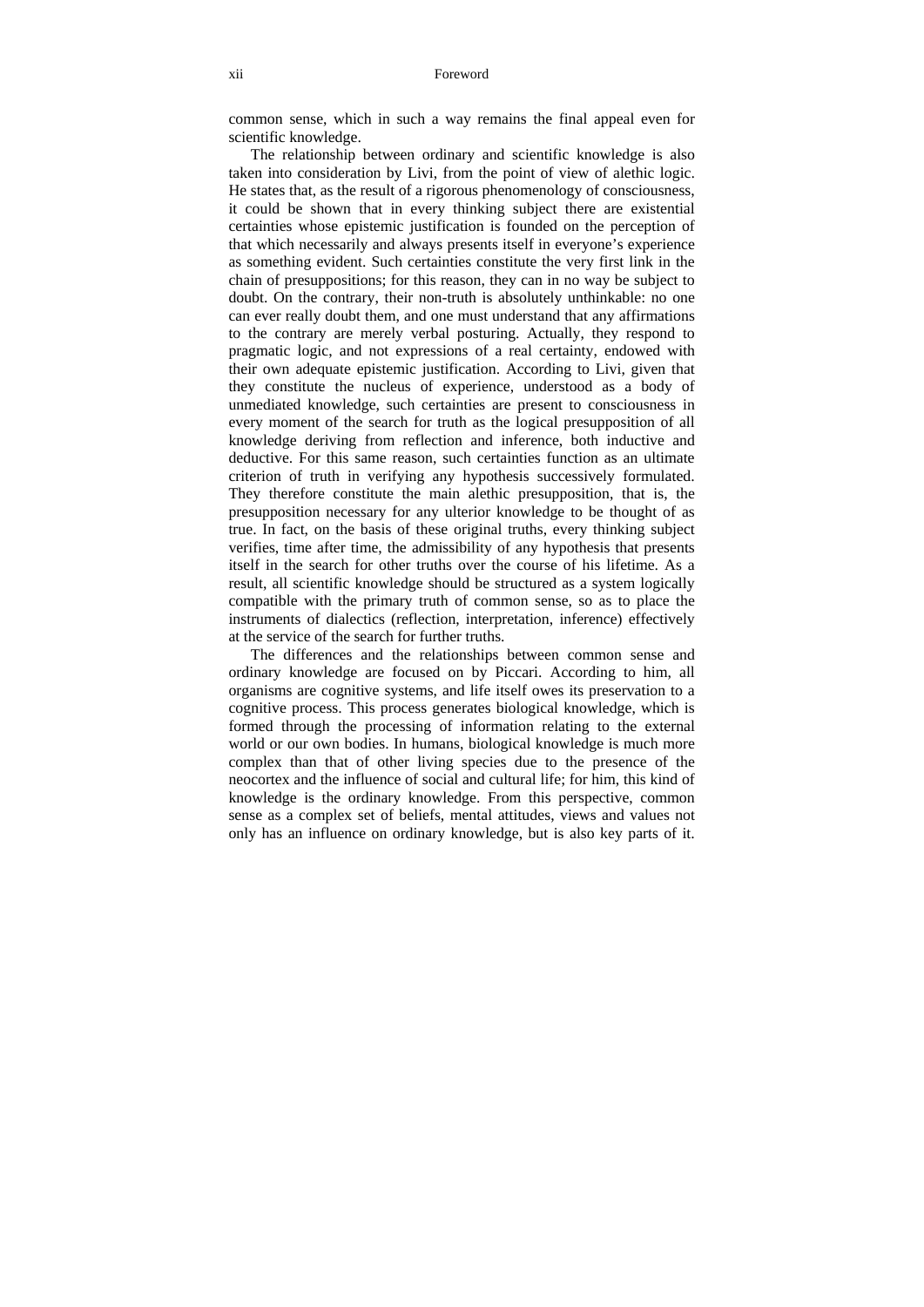Ordinary knowledge is not only fit for its purpose, but able to provide articulated semiotic-noetic structures to regulate the behaviour and actions of human beings. Such knowledge also helps to form the noetic conceptual structures that allow the formulation of representations of the human species, societies and any other structures belonging to the human or nonhuman world.

 From his point of view, Piccolo holds that common sense can be considered adopting a foundationalist approach. Within this foundationalist approach, one can make out lighter forms, in the manner of Wittgenstein in *On Certainty*, and stricter forms, in the manner of axiomatic systems or methods, as in Aristotle and Descartes respectively. A minimal definition of common sense recalls the Davidsonian idea of positive *praesupponendum*, understood as a set of few beliefs, which must be shared with other parties so that dialogue can begin. This gaunt structure is placed by Davidson at the base of the cognitive process intended as interpretation. In this sense, Davidson would also permit us to clarify the link between common sense and ordinary knowledge.

Finally, in this section, Lourdes Velazquez also states that, according to a wide-spread view, common sense is a domain of shared opinions that people hold regarding almost all aspects of reality, independently of any specialised competence, but as a kind of immediate unreflective acceptance. Precisely because of this, the frontiers of this domain are fuzzy and these opinions are generic rather than general, in the sense that their scope is not circumscribed precisely. In addition, this common sense also incorporates several kinds of reasoning, which are spontaneously applied without being codified in any explicit set of inferential rules.

Part 3 deals with some aspects of the formation of ordinary concepts. Bianca and Piccari focus on the nature of perceptual concepts. These concepts are considered a conceptual framework, represented by a fivedimensional vector in which, in addition to the strictly perceptual content (the identitive and specifying perceptual attributes), non-perceptual content (semantic reference and various significances assigned to perceptual concepts by single individuals) is relevant. This model does not consider perceptual concepts the simple results of an empirical generalisation conducted on the basis of different perceptual instances, but highlights the relevance of non-perceptual contents in their formation.

Differently from the general model proposed by Bianca and Piccari, Frixione and Lieto consider the notion of typicality. As is known, typicality effects are a well-established phenomenon in the field of cognitive research on common sense concepts. However, typicality effects are hard to reconcile with compositionality, a crucial characteristic of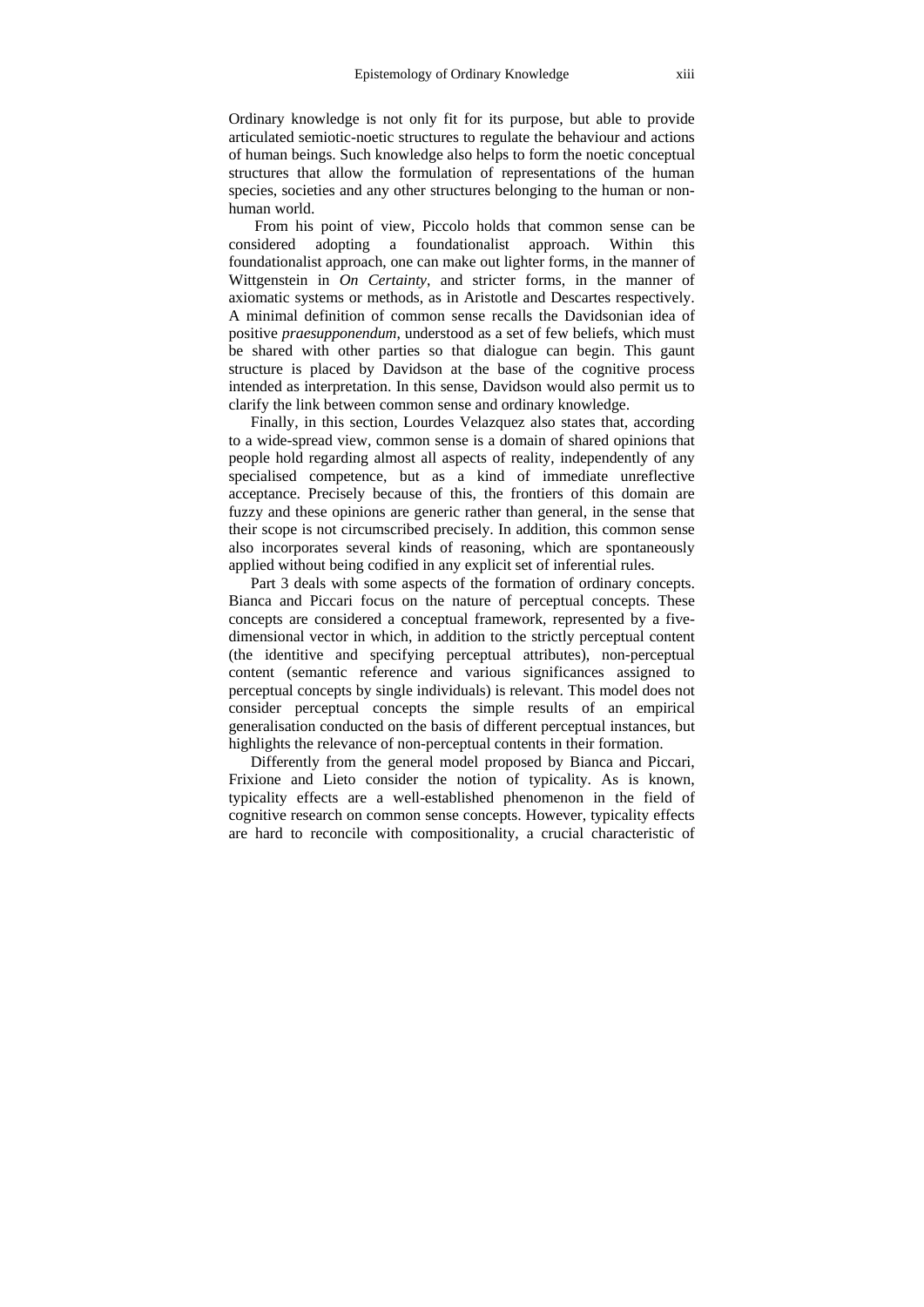conceptual systems. They propose to face this problem by adopting a dual process approach, according to which the existence of two different types of cognitive system is assumed. Systems of the first type are phylogenetically older, unconscious, automatic, associative, parallel and fast. Systems of the second type are more recent, conscious, sequential and slow, and are based on explicit rule following. Thus, they advance the hypothesis that conceptual representations should consist of (at least) two different kind of component, each responsible for different processes: second type processes involved in complex inference tasks, and fast and automatic first type processes, which perform categorisation, taking advantage of prototypical information associated with concepts.

 Ordinary knowledge concepts, furthermore, can be analysed from two different perspectives: an embodied and grounded perspective and a social one.

Regarding the first perspective, Borghi underlines that, according to the mainstream view in psychology and neuroscience, concepts are informational units, rather stable, and are represented in a propositional format. In the view that she outlines, concepts instead correspond to patterns of activation of the perception, action and emotional systems which are typically activated when we interact with the entities they refer to. Starting from this embodied and grounded approach to concepts, Borghi focuses on various research lines and presents some experimental evidence concerning the concepts of objects and actions, and abstract concepts. Then she adds that, in order to account for abstract concepts, the embodied and grounded theories should be extended.

With regard to the second perspective, Amoretti claims that, according to Donald Davidson, in order to have any concepts or beliefs whatsoever, a creature must 'triangulate' (or at least 'have triangulated') objects and events in the outside world with other creatures sufficiently similar to itself. More precisely, she argues that there are two prerequisites for thought – that is, fixing the empirical content and having the concept of objectivity – which can only be obtained through 'triangulation' and that 'triangulation' is the simplest kind of social interaction. Hence, social interaction can be considered fundamental to having concepts and beliefs. However, according to several critics, Davidson's main argument for the thesis that thought is necessarily social has proven to be seriously flawed. In her paper Amoretti has two aims. On the one hand, she briefly sums up the difficulties with Davidson's account, showing that the two prerequisites for thought that he recognises are both inadequate and that the very notion of 'triangulation' he employs is useless for defending the social dimension of concepts and beliefs. On the other hand, she tries to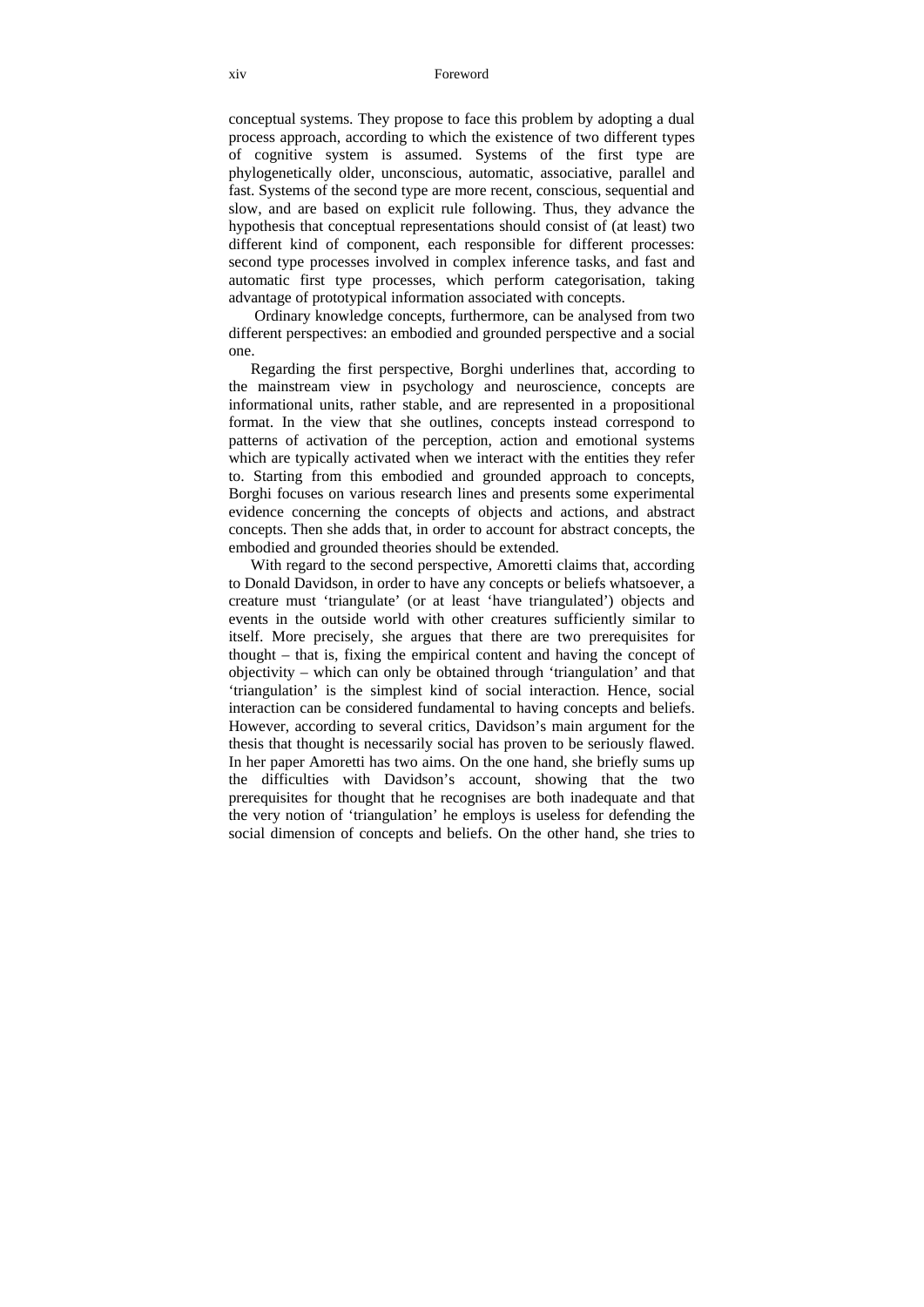reconstruct Davidson's argument by identifying two weaker prerequisites for thought and a different kind of 'triangulation'. In particular, she claims that the two prerequisites for thought are: fixing common domains of current relevance and a concept of proto-objectivity, conceived as the awareness that there is a difference between agreement and disagreement. Furthermore, she exploits the psychological notion of 'joint attention' to sketch a kind of triangulation that may be a genuine example of social interaction, truly necessary for the two prerequisites she identifies, as well as a pre-cognitive and pre-linguistic process. Finally, she explains how this alternative account of the emergence of thought guarantees its social character and is neither circular nor reductive.

The last section deals with reasoning, inferential processes and historical knowledge. Cevolani and Crupi discuss the so called 'Linda paradox', which is the most well-known instance of a widespread phenomenon – the conjunction fallacy – showing that naïve reasoning systematically violates the rules of probability calculus. As such, in the last few decades, it has been a central issue in the analysis of human reasoning and decision making under uncertainty. In their paper, they present two accounts of the Linda paradox, based on the notions of verisimilitude (or truthlikeness) and confirmation (or inductive support) respectively, as explored within the philosophy of science. Furthermore, they discuss the conceptual relationships between these two accounts and conclude with some brief remarks on the roles of truth and information in human reasoning and cognitive decision theory.

For his part, Labinaz, in his paper, criticises what can be called the Cartesian account of reasoning, which is commonly assumed, either implicitly or explicitly, in experimental approaches to human reasoning, and then proposes an alternative account, more closely related to our ordinary reasoning. While the first account, which is based on a strongly individualistic picture of human cognition, considers reasoning a completely self-centred activity aimed at enhancing one's knowledge and maximising one's own personal utilities, according to the account Labinaz outlines, reasoning displays a fundamental argumentative, interpersonal dimension. His aim in this paper is to lay the foundations of this theory, starting with some ideas and reflections about human rationality presented (in a non-systematic way) by Paul Grice, which some scholars have recently systematised under the label of argumentative rationality in discussing the rationality of conversational implicature.

 Alai examines ordinary notions of knowledge and justification after Gettier. Gettier argued that Plato's definition of knowledge as true justified belief does not do full justice to all the deep features of our common sense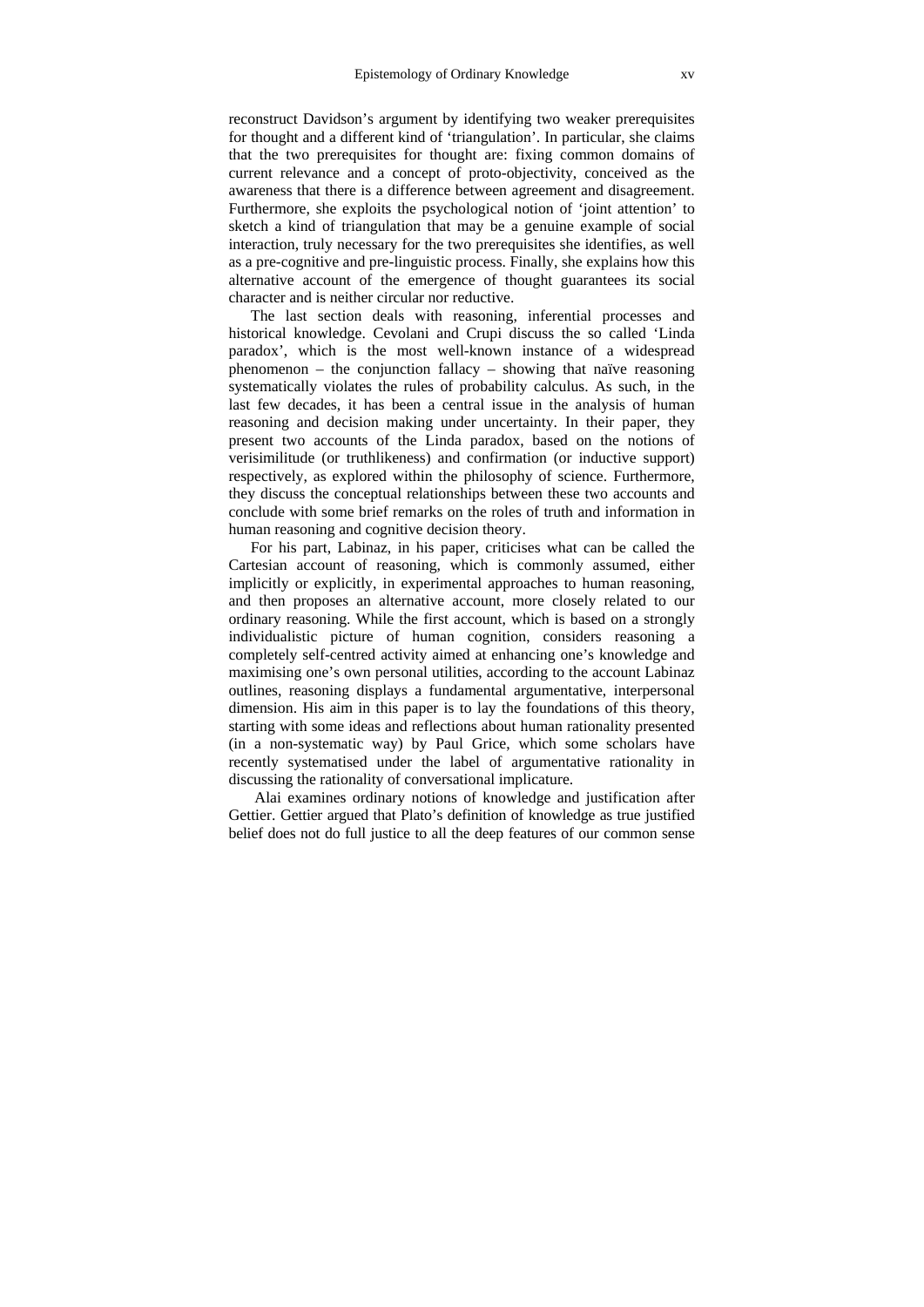notion of knowledge. But Alai argues that his seminal paper and the ensuing literature might instead be taken as challenges to the ordinary notion of justification. The latter, in fact, implicitly carries two different connotations: one of an objective and external condition, securing truth, and one of a subjective condition, involving internal evidence but failing to entail truth. Thus, for Alai, both conditions must be encompassed by an adequate characterisation of justification. Attempts to explain the objective condition in causal terms encounter various problems. So, in order to avoid them, Alai generalises the concept of causal chain into that of productive chain, and argues that a belief is objectively justified when it is brought about by a normal productive chain, i.e. one where each link is of a type normally produced by facts of the same type as the truthmaker. Moreover, he accounts for the subjective condition of justification by showing that internal evidences like perceptual experiences, collateral beliefs and inferences are typical parts of productive chains. Once justification is thus characterised through both the objective and the subjective component, there is no longer any need to modify Plato's account of knowledge. But if one prefers to reserve the term 'justification' for the subjective component, then the objective component will supply the additional condition required to supplement Plato's tripartite definition. In any case, truth becomes redundant in the definition of knowledge, since it is already ensured by the normal productive chain.

Salis analyses inferential role semantics, which is the idea that conceptual content is determined by its role in reasoning: a concept C is given by the premises we use in order to draw C, and by the conclusions we draw from C. This theory entails that concepts are rich and stratified, and that conceptual competence involves the mastery of a wide range of inferential transitions. He proposes, in this context, a distinction between a common sense version of the grasp of concepts and an expert one. The first idea is that this grasp does not entail mastering all the inferences which are constitutive of C, but just a few. Expert grasp, on the contrary, is a full and qualified mastery of the inferential transitions involving C.

 Finally, Lecis and Busacchi analyse historical aspects of ordinary knowledge. How do we form the representation of the reality of the past? What roles are played by memory, imagination and the epistemic constructions of historical knowledge? To answer to these questions, Lecis remarks that during the nineties, Paul Ricœur focused his attention on the relation between memory and history, in search of reasons accounting for historians' naïve realism. The function of the original psychical trace, which a mind receives, is important and irreducible; natural competences and common sense enable us to immediately recognise it as a sign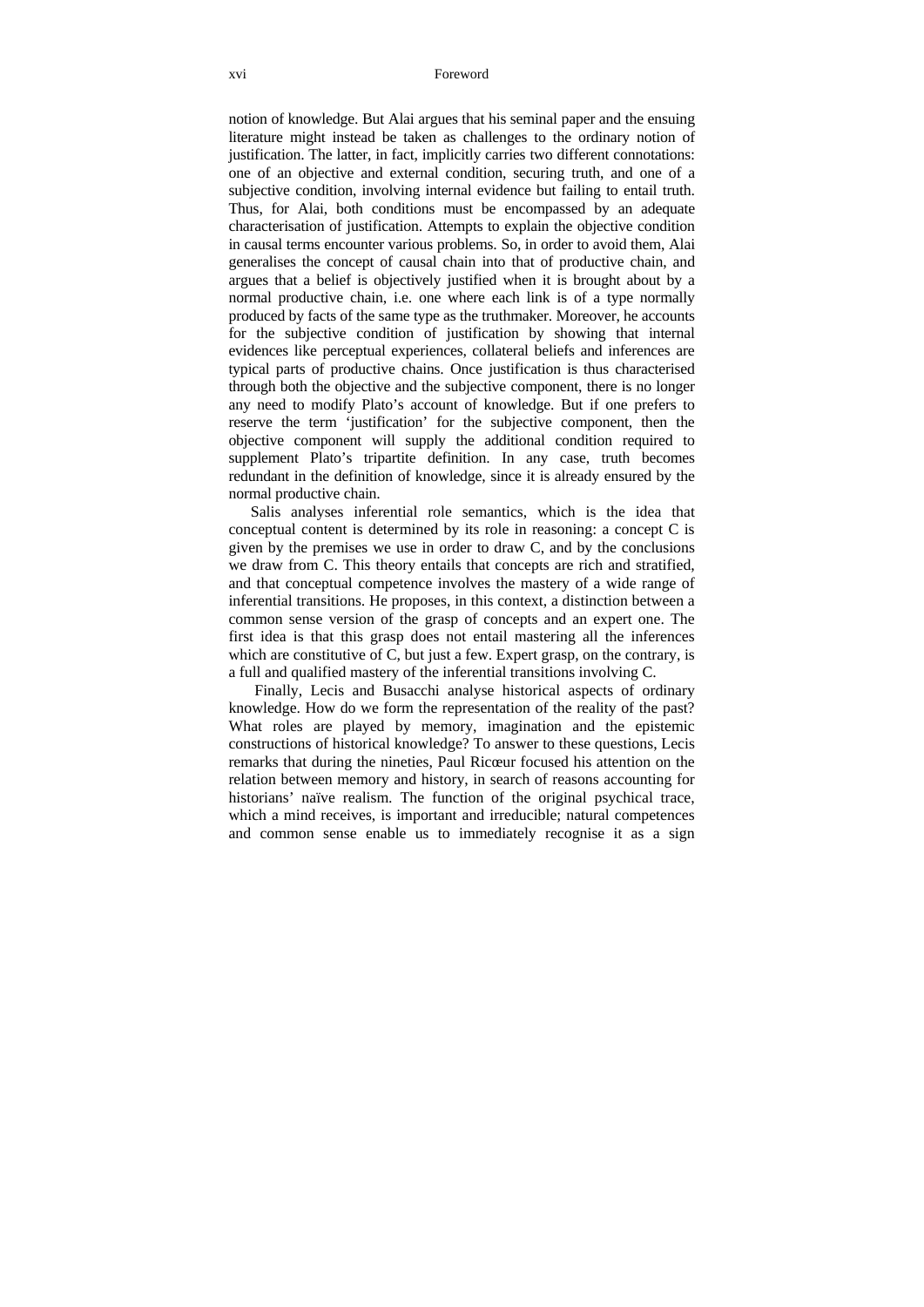depending on past circumstances and events. Busacchi, in his paper, develops a comparison between the roles of testimony in ordinary knowledge and in history. Historical knowledge shows a puzzling epistemological structure: firstly because that knowledge is placed between explanation and understanding, according to von Wright and Ricœur, and secondly because historical knowledge works (a) between scientific knowledge and common sense, (b) using materials such as documents, signs and historical remains, mental (subjective) contents such as personal experience and testimony, and subjective reconstruction through a (personal) story of one's own for that knowledge. Thus Busacchi answers two relevant questions: what is the epistemic status of testimony? And what is the mode of transforming ordinary testimony into a wellcontrolled method of historical knowledge?

\*\*\*

We want to thank the authors of the essays included in this volume for their dedication to the task of formulating an epistemology of ordinary knowledge. We also want to thank the staff at Cambridge Scholars, who made this project both easy and enjoyable.

Mariano L. Bianca and Paolo Piccari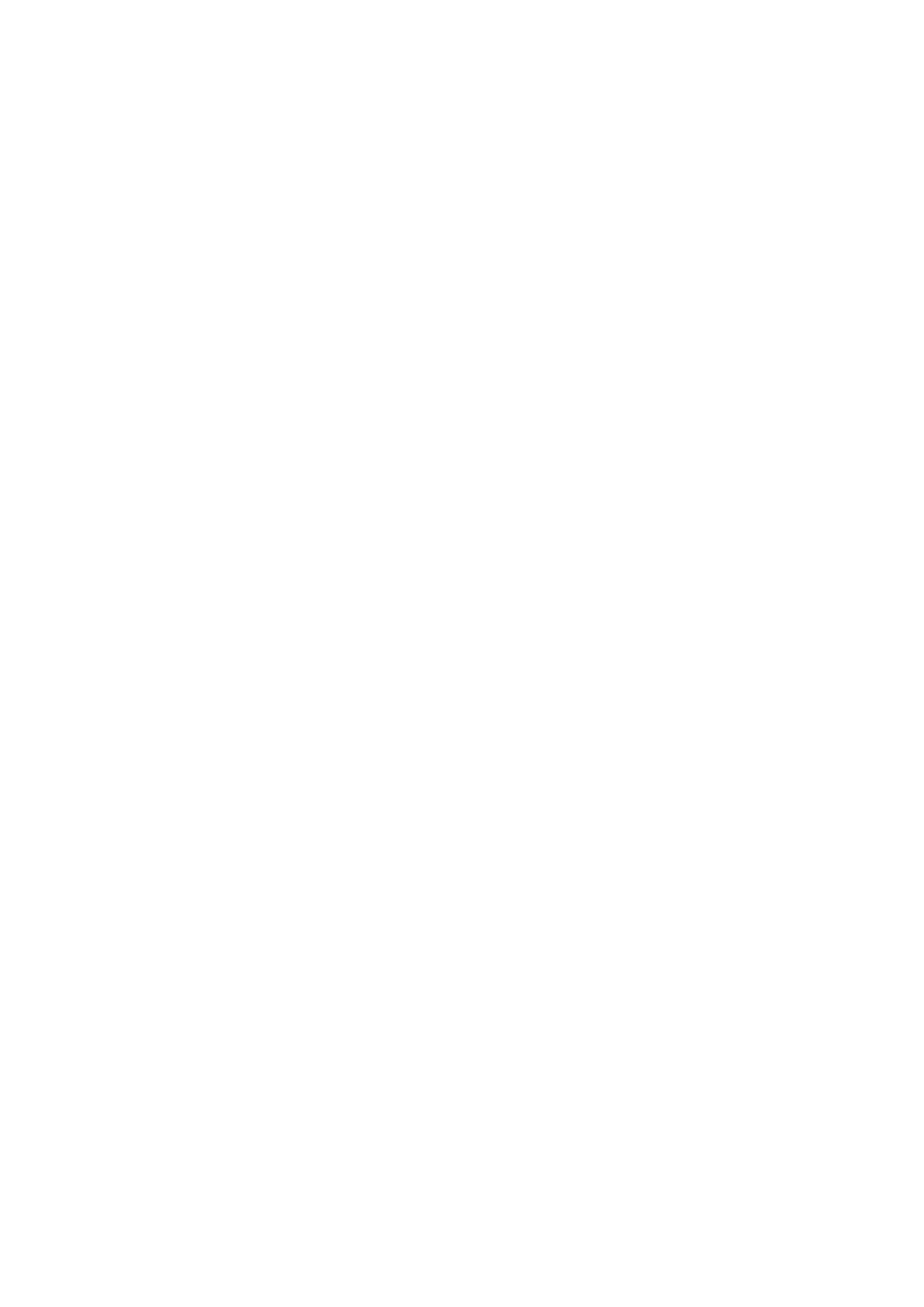## **PART I**

## **ORDINARY KNOWLEDGE**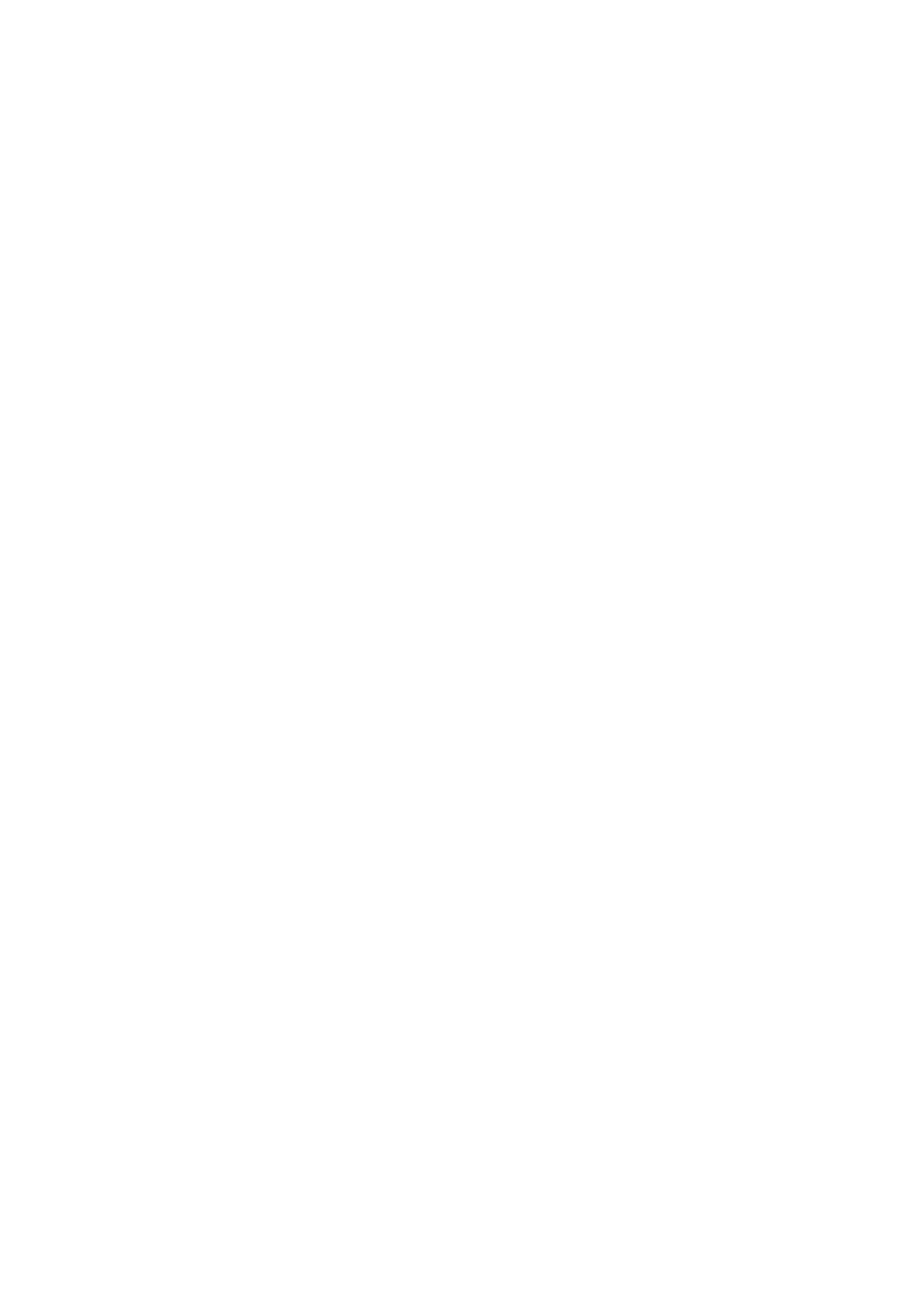## CHAPTER ONE

## THE EPISTEMOLOGICAL STRUCTURE OF ORDINARY KNOWLEDGE

## MARIANO L. BIANCA

The epistemological structure of ordinary knowledge is rather complex since such knowledge, on the one hand, is formed by different types of knowledge (perceptual/phenomenic, knowledge of the mind and of the self, knowledge acquired from others, etc.); on the other hand it is always activated with mental and meta-mental processes which involve a great number of factors depending on the conditions in which they occur (previously formed knowledge, motivations and other psychic and existential factors) and from the operational specificity of each mind.

For these reasons, even if it is possible to formulate epistemological structures related to the different types of ordinary knowledge of all subjects, any process of ordinary knowledge can be examined in a specific way with reference to different minds and subjects: hence, it is possible to formulate both *class epistemologies,* referring to the different types of ordinary knowledge, and *single epistemologies,* referring to single subjects, as clearly happens in clinical analysis and in psychotherapy.

This paper analyzes no single epistemologies but class epistemologies, referring to the different types of ordinary knowledge and the related characteristics of *reliability*, *adequacy* and *control*; in the following analysis the most relevant aspects will be analyzed without any deepening, which may be done only by theoretical and experimental research to outline an articulated model of the class epistemologies of ordinary knowledge.

### **1. Knowledge and its Forms**

Before analyzing the nature of ordinary knowledge, some specifications about the nature of the mind and knowledge are useful.

In this paper, the *mind* is considered *the entirety of the information and processes which are elaborated by the brain with the involvement of one*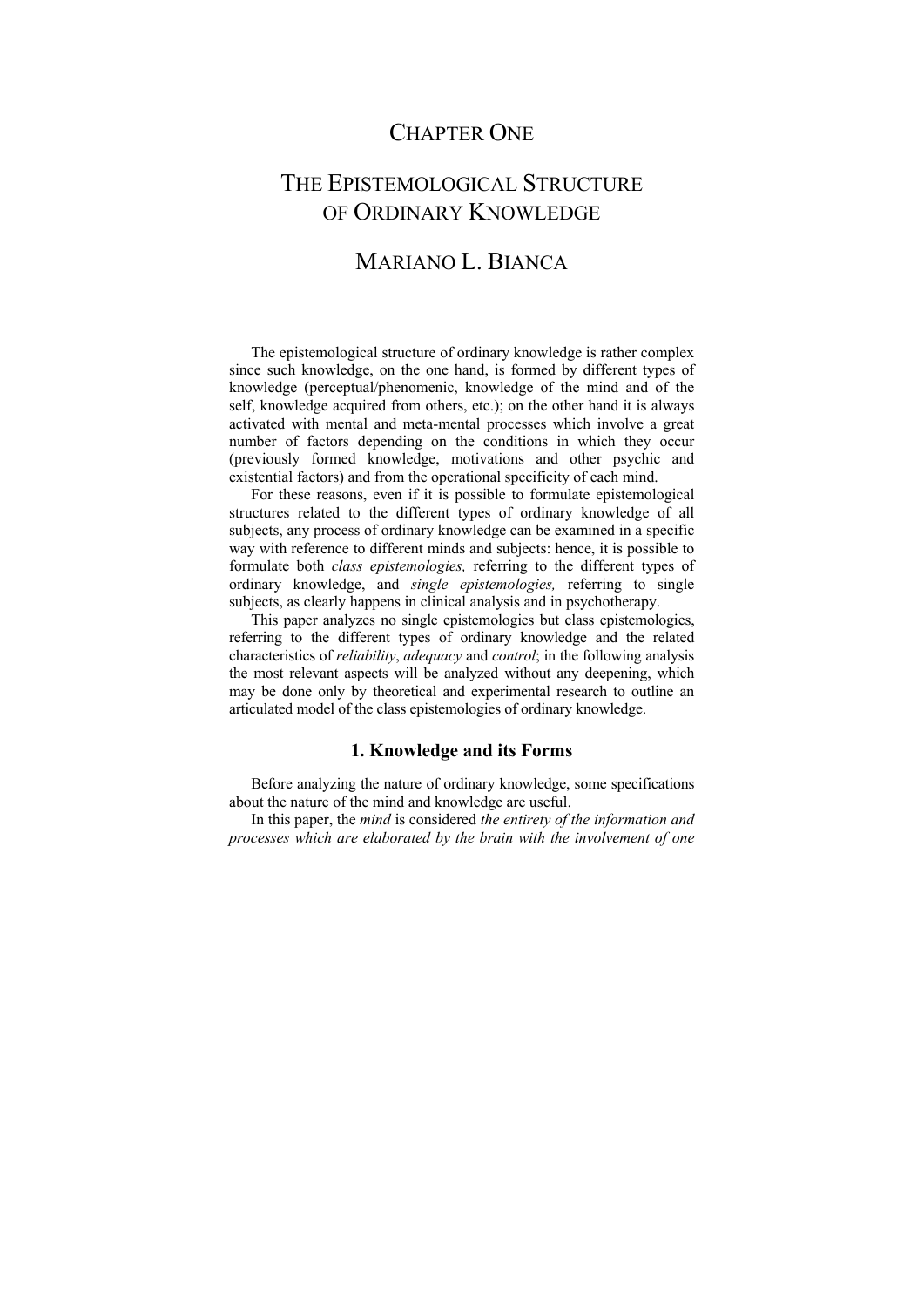#### 4 Chapter One

*or more cortical areas*. The mind is part of the brain but it does not identify with it since not all cerebral processes are mental processes; *mental processes are the brain's processes which involve, besides noncortical areas, different areas of the cerebral cortex and they generate meanings which in many cases, but not always, can be transcribed by means of a system of signs like that of the natural language.* 

 We will use the word *noesis* and its adjective *noetic* to refer to mind's activities differentiated as all other cerebral processes that do not largely involve the neocortex; the term *nomiosis* refers to any kind of mental information and processes and the term *nosema* refers to each specific result of *nomiotic* processes. Among mental (or noetic) processes, we distinguish between *idetic* processes, which are formulated without a direct elaboration of perceptual or empirical data, and *perceptual*  processes, which elaborate perceptual or empirical data.

Hereafter, all expressions related to the mind will refer to the configurations and processes which, even if in different ways, are the result of the complex activation of the neocortex, besides other noncortical areas and processes.

As far as the notion of knowledge is concerned, it is necessary to point out how it is understood in this context and to specify its different forms.

In the history of scientific and philosophical thought, the term *knowledge* has been assigned different meanings, and it has been used variously to refer to the phenomenic or natural world and to many dimensions or realities, like the theological, the spiritual and the metaphysical. Even if, as is known, there are many differences amongst the gnoseological theories which have been formulated in philosophical, scientific and theological thought, these theories, with the exclusion of the innate conceptions, share the following thesis:

#### *General Thesis on the Nature of Knowledge*

*Knowledge is the acquisition, the formation, the possession and the elaboration of information about any kind of something which is considered to exist: acquisition, performed with perceptual and nonperceptual processes and tools; formation, understood as a process that aims to formulate purely idetic something and to assign to them attributes like cognitive, theological, metaphysical, theoretical, non-empirical or non-perceptual something (idetic something); possession, referring to the memorization and therefore to the presence of information in the mind; elaboration, as the collection of processes aimed at the acquisition, formulation and possession and of changes, relations and influences amongst the various pieces of information*.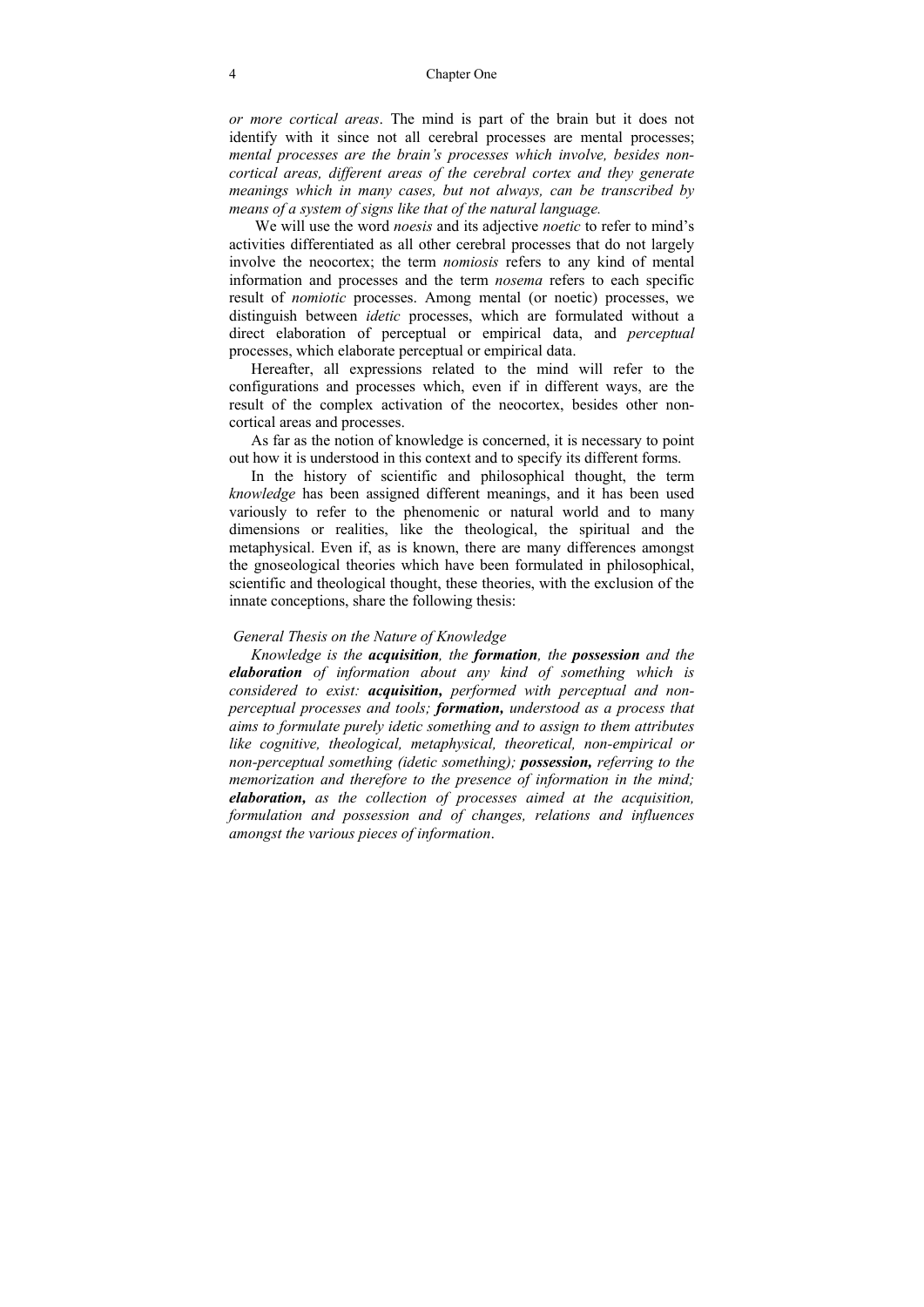The term "knowledge" therefore refers both to the cognitive processes and to the different kinds of information which are elaborated and saved in the memory (the contents of the knowledge).

Any form of knowledge is possible only if three entities exist, or are supposed to exist: a) a biological or artificial organism (a subject); b) a biological or artificial apparatus inside such an organism which is able to acquire, formulate and elaborate information, more particularly a brain or a mind, and c) a universe of innumerable something belonging to the phenomenic world or to other realities.

Any form of knowledge, moreover, is based on three realistic assumptions: 1) there are entities phenomenically or noetically considered to exist (including the knowing subject); 2) cognitive processes exist only since they are referable to something considered existing, and 3) information on various something can be acquired (empirically) or formed (idetically) and the processes of elaboration of the acquired or formed information can be carried out.

Therefore, to claim that it is possible to formulate knowledge of something means to presuppose that it exists or its existence is perceptually or idetically considered (theoretical or metaphysical something).

The term *phenomenic* refers to the so-called natural world and so to anything which is empirically observed with the sensory organs or with non-biological tools like scientific apparatus. The term *idetic* refers to different types of something: those formulated without any direct empirical or perceptual information, like scientific theoretical entities; those non-empirical (or not perceptual)m formulated in ordinary thought and in memetic thought, including common sense, like aesthetical and ethical values; those peculiar to any mind and those formulated by philosophy, more particularly by metaphysics and theology. It is not possible to speak of knowledge of something which is not considered to exist, no matter what its existence is; in other words, anything which is considered to possess a determined *ontic* status (including theoretical and mental ones). Indeed, to formulate knowledge of something means first of all to consider it to be phenomenically or idetically existent.

The assumptions which have been indicated are realistic, phenomenically and idetically, but not completely, since from them does not derive directly, as a consequence, the fundamental character of standard realism: it is possible to have a strongly reliable and complete knowledge of something. So, to claim that it is possible to formulate knowledge of something, according to what has been said above, does not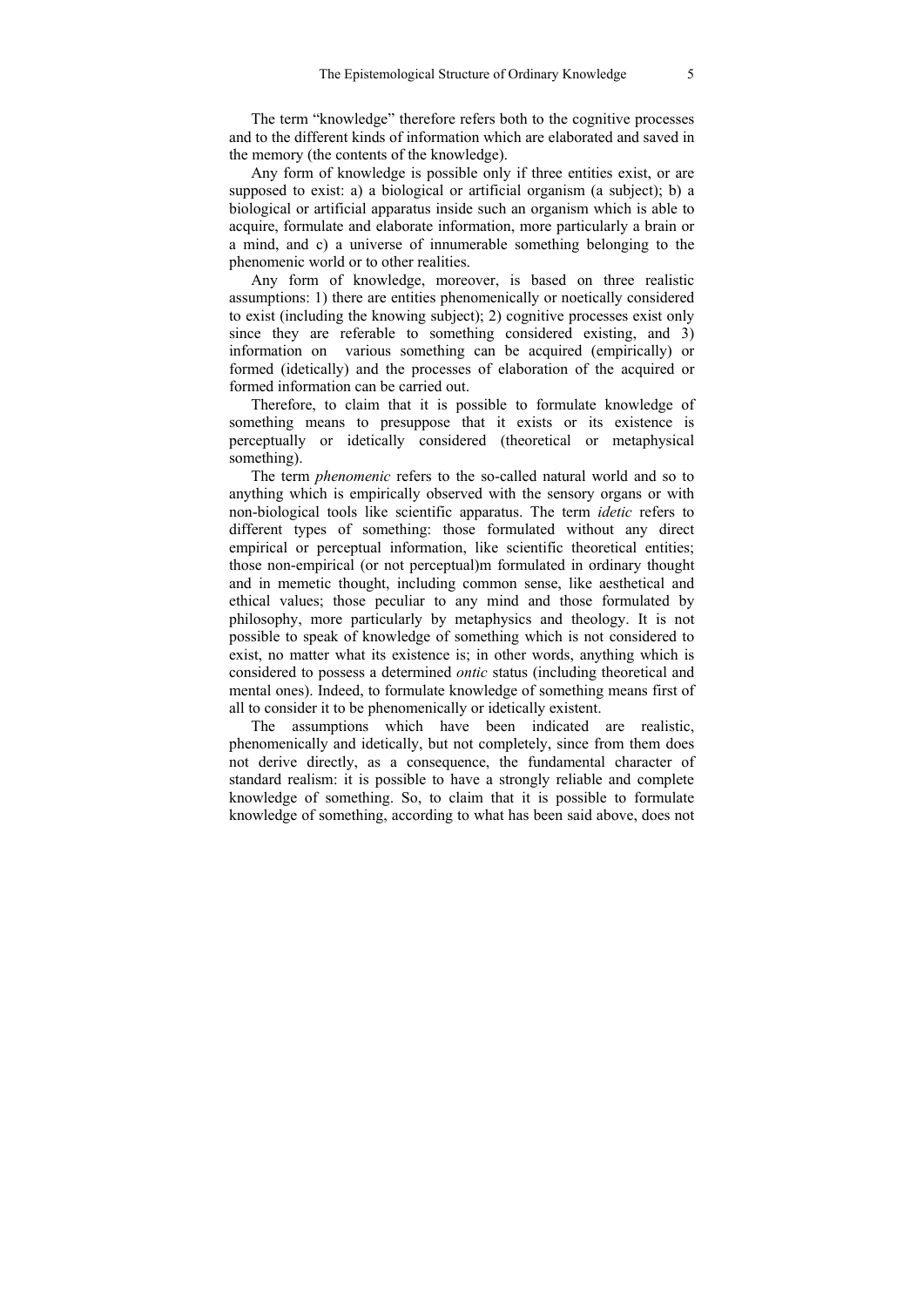mean to assert that it is completely corresponding, or even isomorph, to the structure of the thing to which it refers.

From this perspective, which is proper in the philosophical tradition, the term knowledge is used to refer, on one hand, to the process of acquisition or formation of information, and on the other, to its elaboration and accumulation (possession).

This paper adopts the aforementioned gnoseological thesis, which can be applied to anything and any kind of knowledge, such as scientific, ordinary, mental and idetic (theoretical and metaphysical).

#### **2. Ordinary Knowledge and Common Sense**

Humans formulate ordinary knowledge using tools and methods fitting to their bodily, cerebral and mental structure: the knowledge that human beings assemble in order to acquire or form information on the phenomenic world (including their own body), on their minds and on their selves, on the memetic or socio cultural world, including their fellows, or on any other something considered to be existent, such as idetic something (mental, metaphysical or theological).

Therefore ordinary knowledge can be considered to be any knowledge which, for its methods, tools and results, takes place outside scientific and metaphysical knowledge, even if it can share some of the different something to which they refer. This kind of knowledge, although in very different and more or less complex forms, still refers only to the phenomenic world, and is present in all living beings because they are *disenergetic* or heterotrophic; they do not possesses the energy for their survival, hence they need this knowledge, consisting of information useful for finding the sources of energy necessary to maintain their thermodynamic balance, in other words, to survive in a certain habitat, to reproduce and to compete for energetic resources with the members of their species or of others ( *biological knowledge*).

The ordinary knowledge of *Homo* is analogous, but only partially, to the biological knowledge which any living being is capable of formulating relative to its habitat and which is necessary to its survival, and for man, in a broader sense to its existence.

For these reasons, the ordinary knowledge of *Homo* has a biological basis and as such it can be considered (at least in many conditions, even if not in all) more or less reliable; in other words, the information that it elaborates corresponds, more or less, to the status of the world, even with the differences deriving from the diversity of sensory apparatuses.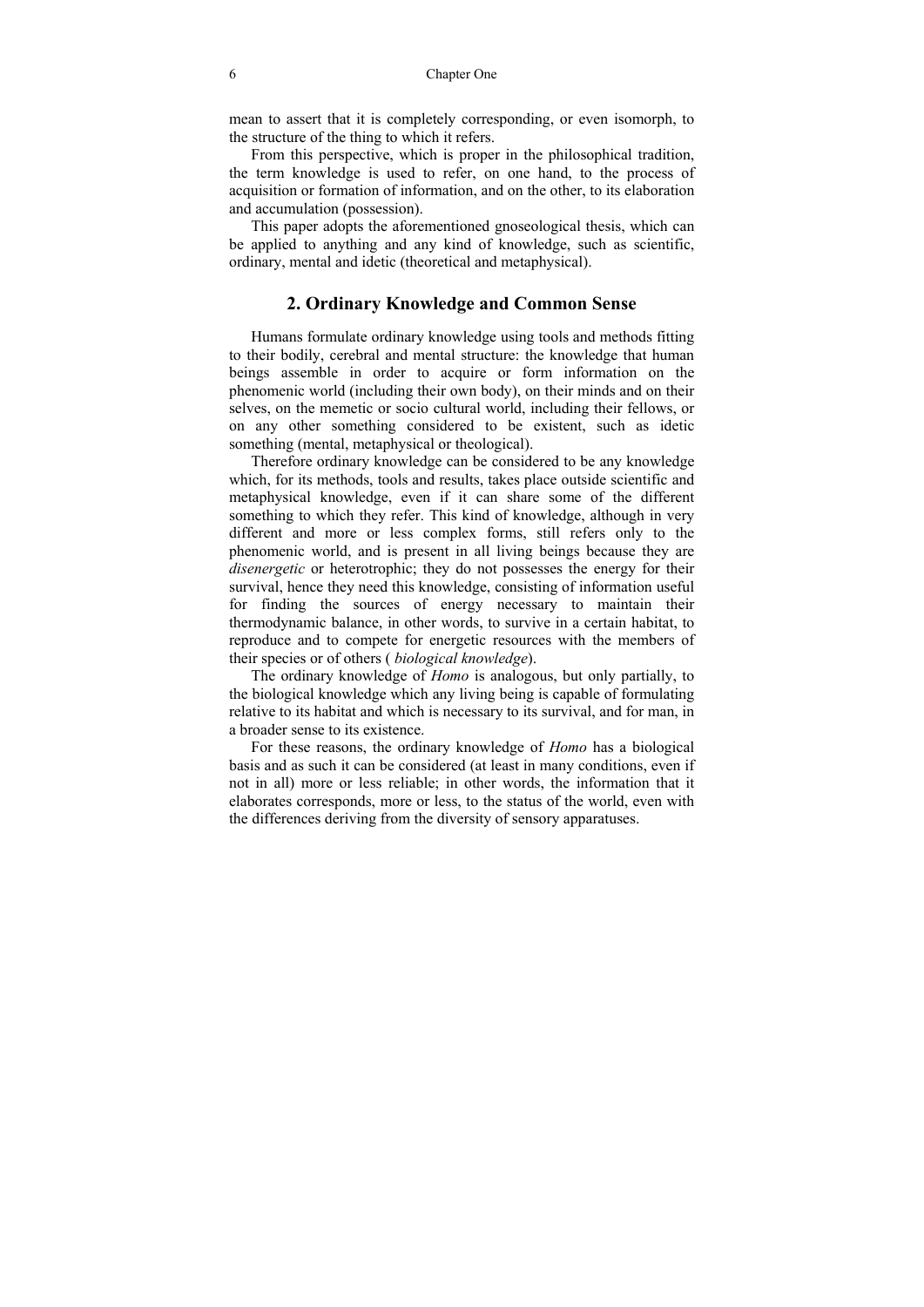Such knowledge, in the strict biological sense, must be reliable, since it is evolution's expedient which allows the living beings of planet Earth to acquire information about the world which are useful to their survival; if this knowledge were not more or less reliable, it would not accomplish its task and heterotrophic living beings could not survive, or maybe they would not even have been generated by the processes which caused the onset and the developments of life on our planet. However, even if there is this biological root to ordinary knowledge, in *Homo,* this knowledge is not reducible to this character; it is much more complex, leaving also the task of satisfying biological needs: the biological knowledge which is formed with the sensory organs is only a small, if relevant, part of ordinary knowledge.

Epistemology before the modern development of scientific research dealt only with this knowledge and its investigations brought about the formulation of different gnoseological theories, like, for instance, those of Aristotle, Plato, Saint Thomas, Roger Bacon, Locke, Hume, Kant, Husserl and many others. In the history of western philosophy, one of the main investigation fields was gnoseology, which had the purpose of analyzing the methods with which information is acquired, formed and elaborated, not only of the phenomenic entities but also of the theoretical or metaphysical ones considered to exist. This interest was present not only in western civilization, but also in oriental philosophy, like the *Vedanta*  philosophy, which devoted great attention to gnoseology and particularly to the perceptual processes.

The development of scientific knowledge in the modern and contemporary era evidenced, as it is known, fundamental differences from ordinary knowledge, since scientific knowledge aimed to overcome the senses, which were considered the main tool of ordinary knowledge; Copernico, in a letter in his *De revolutionibus Orbium Coelestium* dedicated to Pope Paul III, referred to the fact that his conception surpassed the senses, and in this case that meant overcoming the sensation of the sun moving on the horizon.

However, this is not the only difference between ordinary and scientific knowledge. There are many others, which will not be examined here but will be evident in analyzing ordinary knowledge and some of its epistemological aspects.

The sensorial character of ordinary knowledge leads many authors, even in the present day, to reduce ordinary knowledge to sensorial knowledge or, more broadly, perceptual, referring to anything of the phenomenic world.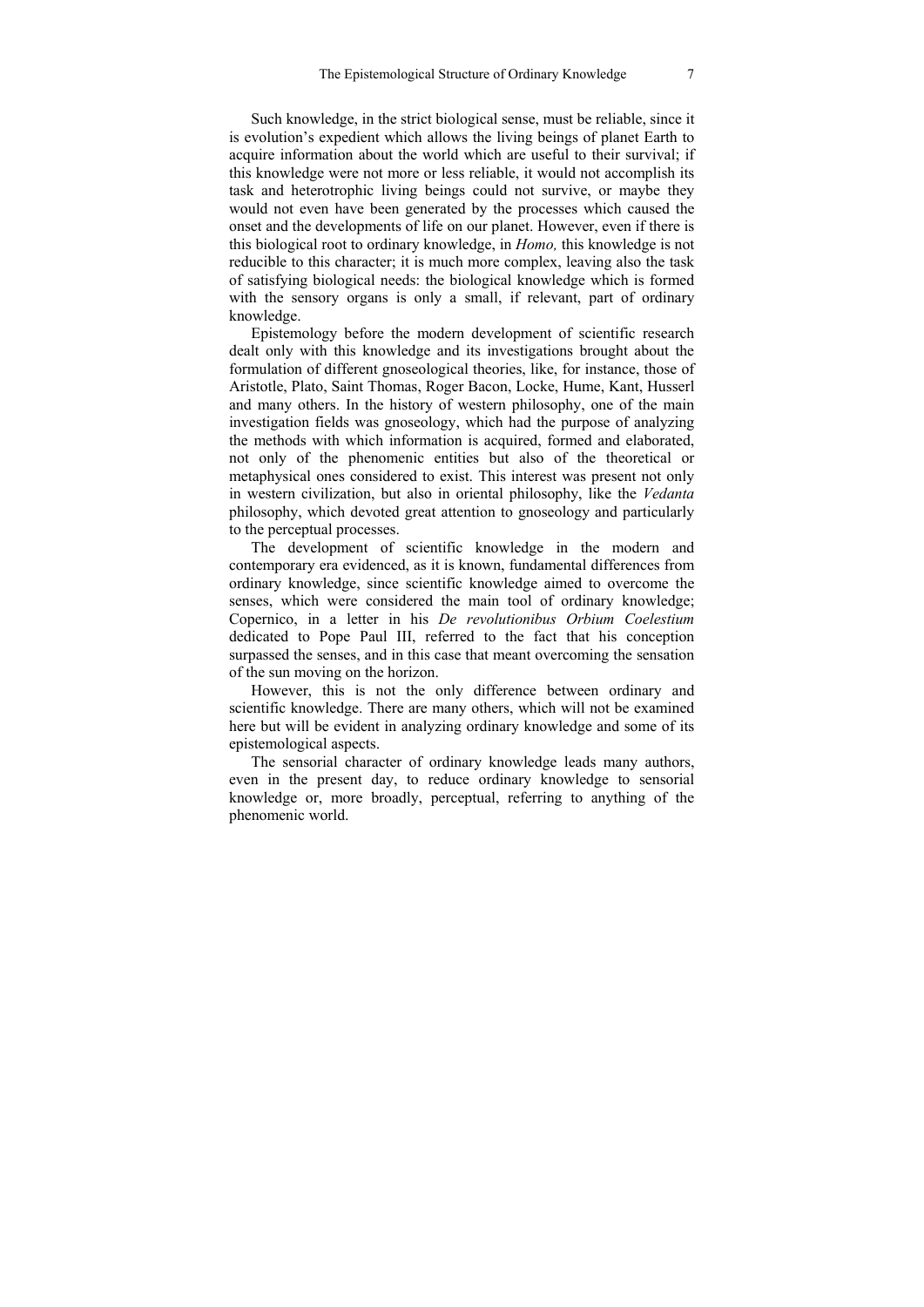Even if the ordinary knowledge which is formulated with sensoryperceptual tools is very important and in some way analogous to that of other living species, it is only a part of ordinary knowledge, which interlaces with other types of ordinary knowledge, which may also utilize the sensory/perceptual results, but, as it will be seen, in many cases, leave them out of consideration.

Before continuing the analysis of ordinary knowledge, it is useful to pause to analyze the notion of common sense.

In the next section it will be asserted that ordinary knowledge is formed by many types of knowledge, which are different not only in their contents but also in the methods and the tools with which they are formulated. In this complexity of different knowledge types, there are also those of so-called *common sense,* which are learned in a perceptual or non-perceptual way and which are considered a part of the mind of those who belong to a certain culture.

Common sense can be understood in two different ways: a) the usual modalities with which ordinary knowledge is formulated, or b) the collection of information of different kinds which is formulated in a certain culture and which is acquired by those who belong to it.

In the first, the expression "common sense" is comparable to "ordinary knowledge" as it has been considered here above and as it will later on be analyzed. In the second, the expression instead refers to the *memetic* world, that is, to that collection of information which is formulated by a certain culture and that differentiates it from any other. In this case we do not refer to the knowledge formulated by single subjects, as happens in ordinary knowledge, but to that formulated by collective or socio-cultural processes which generate visions of the world, values, judgments, prejudices and conceptions regarding different aspects of man, of individual life, of interpersonal relations, of social structure, of the sacred and divine, etc.

Any subject belonging to a certain culture can acquire the knowledge of common sense and by absorbing it; even without careful analysis, he uses it (aware or not) as a guide for his behavior and his way of thinking.

This does not mean, as it was claimed in the past, that common sense corresponds to the manner of thinking of the human mind, because it is not the result, at least not only, of the mental activity of the individual person, but that of the social-anthropological culture that produces the so called *memes*.

Using the second description, the notion of common sense cannot be confused with that of ordinary knowledge; however, the knowledge of common sense is part of ordinary knowledge since it is considered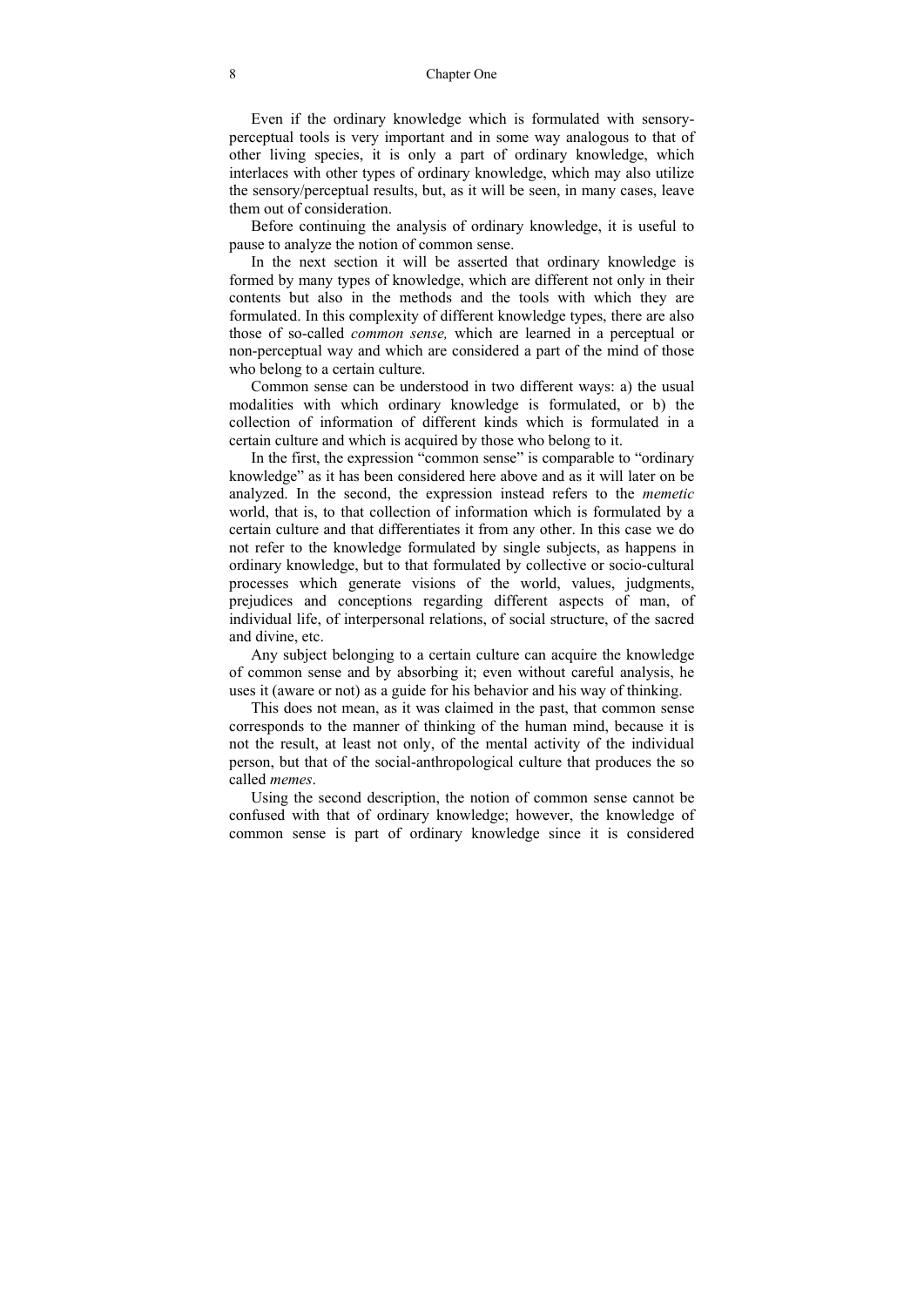knowledge which any man can acquire, elaborate and appropriate in the same way in which indirect knowledge is acquired, that is, ordinary knowledge which is not formulated through personal experience, but according to reports, as it frequently happens in daily life, more particularly in the processes of social and scholastic learning (see Section 3.5).

Common sense, moreover, according to the second way in which it is understood, plays an important role in the formation of ordinary knowledge; in fact, many but not all the knowledge types which form ordinary knowledge, including the perceptual-sensory type, can be influenced in different ways and with different intensity by the knowledge of common sense acquired and considered reliable or even true, and as such it is a useful tool for interpreting and knowing the world.

This does not mean one can assume, like some sociologists and anthropologists claim, that ordinary knowledge is determined by common sense, even if between one and the other there can exist various mutual differences and relations which are not investigated in this paper.

For these reasons, it is important to distinguish the two notions. This essay deals with neither the structure of common sense nor the ways in which it is formulated and influences the social tissue and mind of the individual subjects, but it will restrict its attention to ordinary knowledge, its types and the modalities of its formation and control, without forgetting that common sense, as it has been indicated, can influence, but not determine, the formation of ordinary knowledge.

### **3. The Polignosic Structure of Ordinary Knowledge: The Articulation in Various Types of Epistemologically Different Knowledge**

Ordinary knowledge, on the whole, is formed by a large number of mental processes and the something to which it refers: ordinary knowledge is formed by very different types of knowledge, which are correlated in various ways according to mental conditions and the tasks they try to accomplish.

The types of knowledge which form ordinary knowledge distinguish themselves by the methods and tools which they use, by the something to which they refer and by the purposes they want to achieve. Let us think, for instance, of the difference between ordinary perceptual knowledge and non-perceptual or idetic knowledge; or of the knowledge of one's own body, on the one hand, and that of one's own mind on the other; in these types of ordinary knowledge, the methods of acquisition and treatment of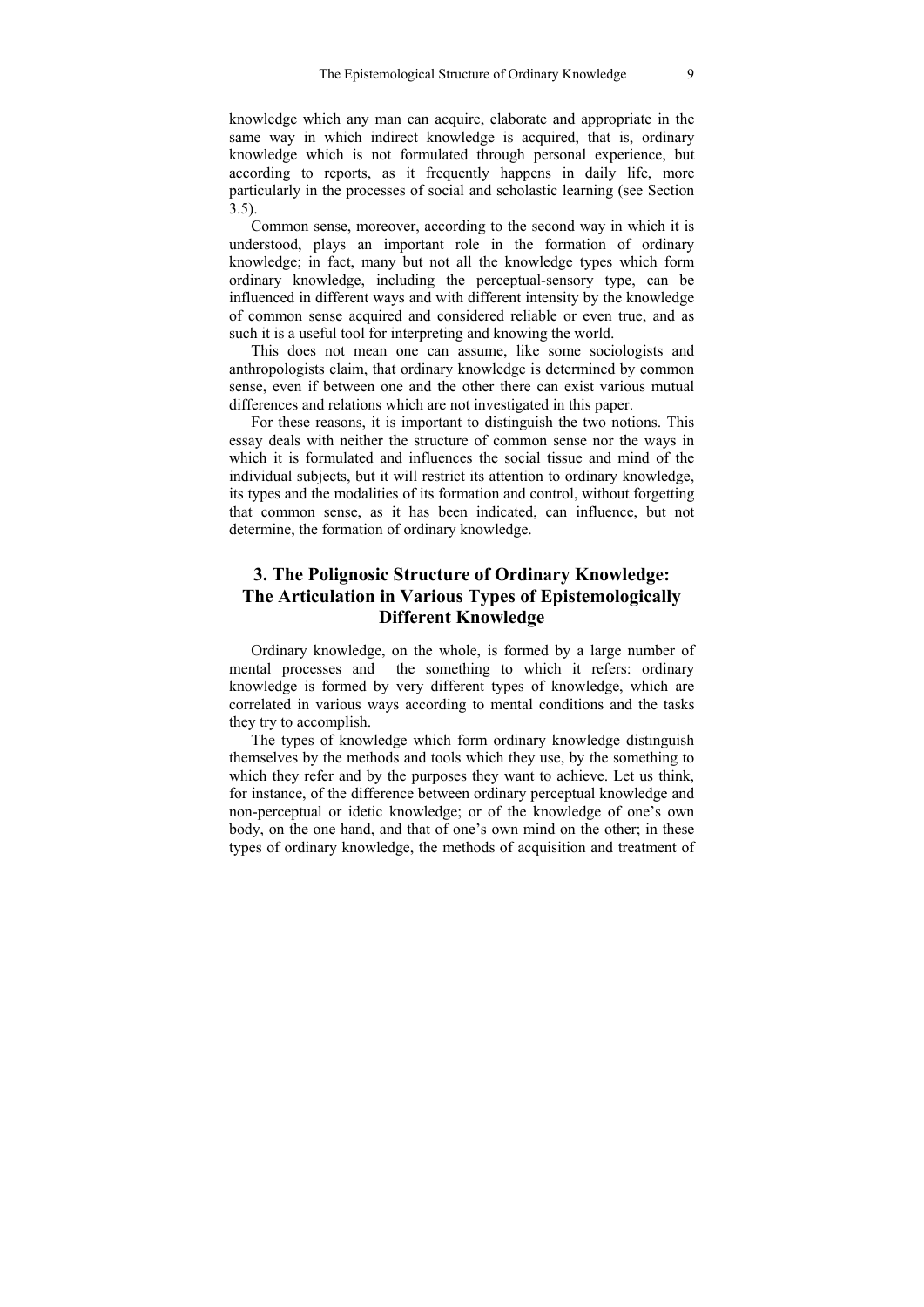the information and the tools which are used and their purposes are different.

Differently from scientific knowledge, which only refers to the phenomenic world, and from metaphysical knowledge, which deals with entities considered essential beings or the principles of reality as a whole, ordinary knowledge has a complex structure formed of different types of knowledge which not only refer to the phenomenic world, but also to a very large gnoseological spectrum relative to different systems of entities like one's own body and mind, other minds, and other ethical, metaphysical or memetic entities. This characteristic is one of the most relevant aspects which differentiate ordinary knowledge from scientific and metaphysical knowledge; in other words, the formulation of knowledge that does not refer, or does not directly refer, to the phenomenic world.

In ordinary knowledge, it is possible to point out some of the fundamental types of knowledge which form that which can be called the *polignosic structure of the ordinary knowledge,* or in other words, its gnoseological and epistemological articulation in different types of knowledge and in the related entities which they refer to.

#### **3.1. Pperceptual/Phenomenic Knowledge**

Pperceptual/phenomenic knowledge is that ordinary knowledge which is formulated through sensation and perception, with the involvement of a large number of extra perceptual factors, cognitive and non-cognitive, such as concepts, categories, feelings or emotions. This knowledge is activated and conceived to achieve purposes related to: 1) the phenomenic world and 2) the individual's own body.

This ordinary knowledge is *direct*, more or less *reliable* and *adequate* and is analogous to that of other living beings. It is *direct* because it is based on reports in which the information concerns entities to which the activity of the sensory organs refers; this knowledge is determined by the structure of the sensory organs and the brain/mind and, differently from what happens in many living beings, its formulation is not limited to the acquisition of information (the sensory data); the latter is subject to a complex elaboration which involves cognitive structures and noncognitive contents saved in the mind, which influence in different ways, sometime remarkably, perceptions and their positioning within the mind; that is, the way in which the perceptual results are meaningfully correlated with different mental contents.

*Reliability* is a relational notion according to which cognitive information is more or less reliable, not in itself, but in relation to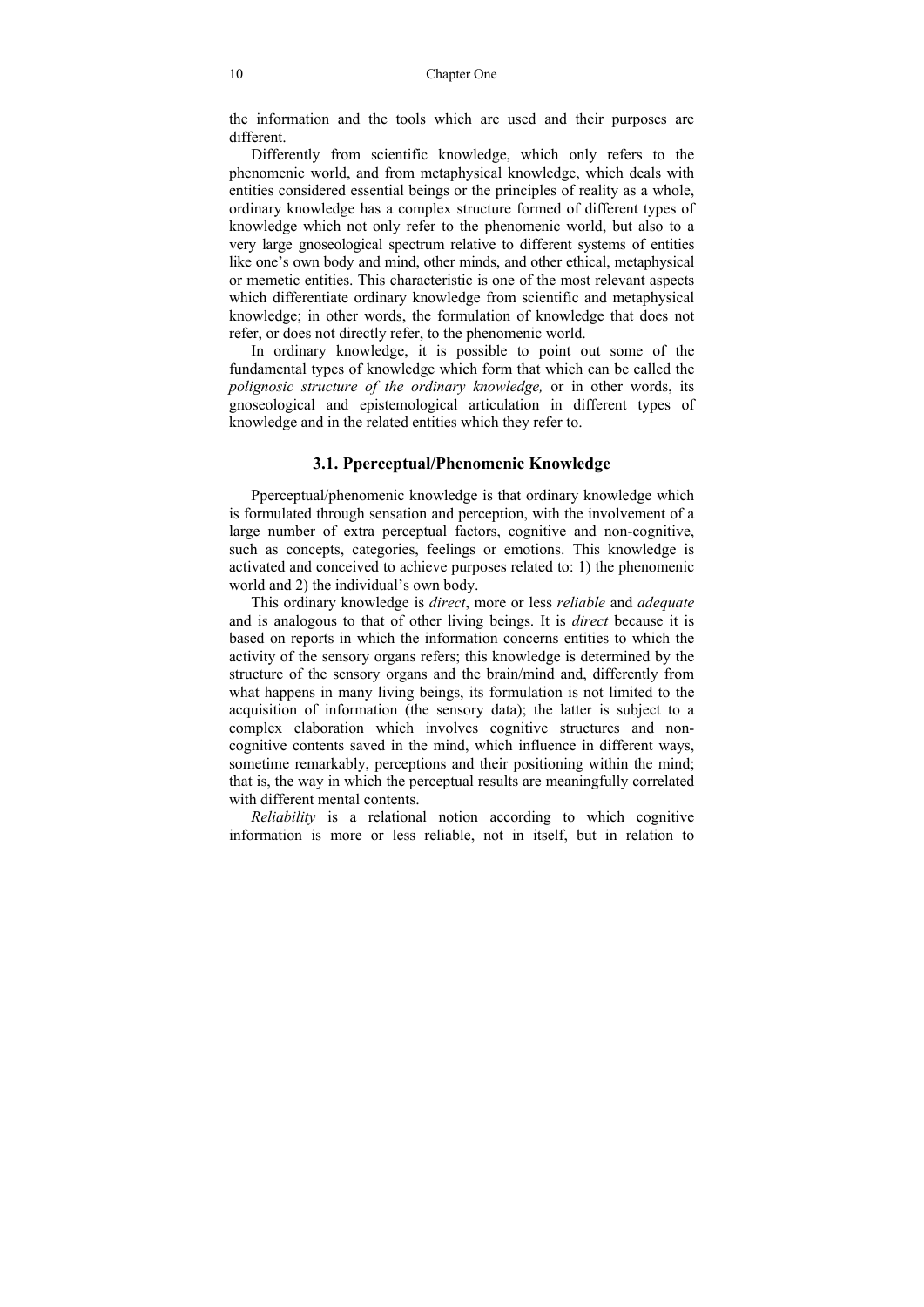something to which it refers; present in this definition are knowledge and an entity which, in theory, cannot be the same. Cognitive information about something is reliable if it reports its attributes in a more or less complete way; this is also true in cases in which the information is expressed with an assertion. The definition of reliability is therefore applicable not only to the perceptual knowledge of man, but also to the sensory knowledge of any living being.

The *measure of reliability* is the result of a comparison between the information which is formulated about something and such something in its actual condition of being the semantic reference of the information that has been formulated; this information can be linguistically expressed with assertions which speak on such something.

For this reason, the notion of reliability is applicable to ordinary perceptual/phenomenic knowledge; such knowledge is more or less reliable since, as it has been stated, in a radical and biological way it is arranged to accomplish tasks connected to survival, even if in *Homo* it is not limited to these but extends to others, relevant to any subject, such as psychological, relational and existential ones. For this reason, ordinary perceptual/phenomenic knowledge, like biological knowledge, is suitable for supplying a report on something and on its relations with other things; this report refers to the attributes which identify and distinguish it from any other, even if not to all of them. Even if this knowledge is formulated with the activation of different mental non-perceptual contents which can greatly influence it, a *perceptual core* remains within it which also allows *Homo* to be able to know in a sufficiently reliable way the environment and its conditions and to recognize the things which are in it in order to be able to act within it to reach certain goals. It is this *perceptual core* that is more or less reliable in regards to the things to which it refers.

This knowledge, at the same time, is *adequate* since it allows the individual to operate in and on the world and to satisfy specific needs and related goals; its degree of reliability allows this adequacy, but to the adequacy may correspond a low level of reliability. *Therefore the reliability and adequacy of perceptual/phenomenic ordinary knowledge are mutually interlaced, but the adequacy does not mean reliability; in fact it can even not be reliable, while adequacy can derive from reliability*.

The information included in this knowledge is derived from perceptual activities which involve cognitive and non-cognitive contents that can be processed by various elaborations which, on the one hand, correlate them amongst themselves or with other mental contents and, on the other hand, allow the formulation of new contents by means of those tools investigated by logicians and psychologists, like inferences, logical and